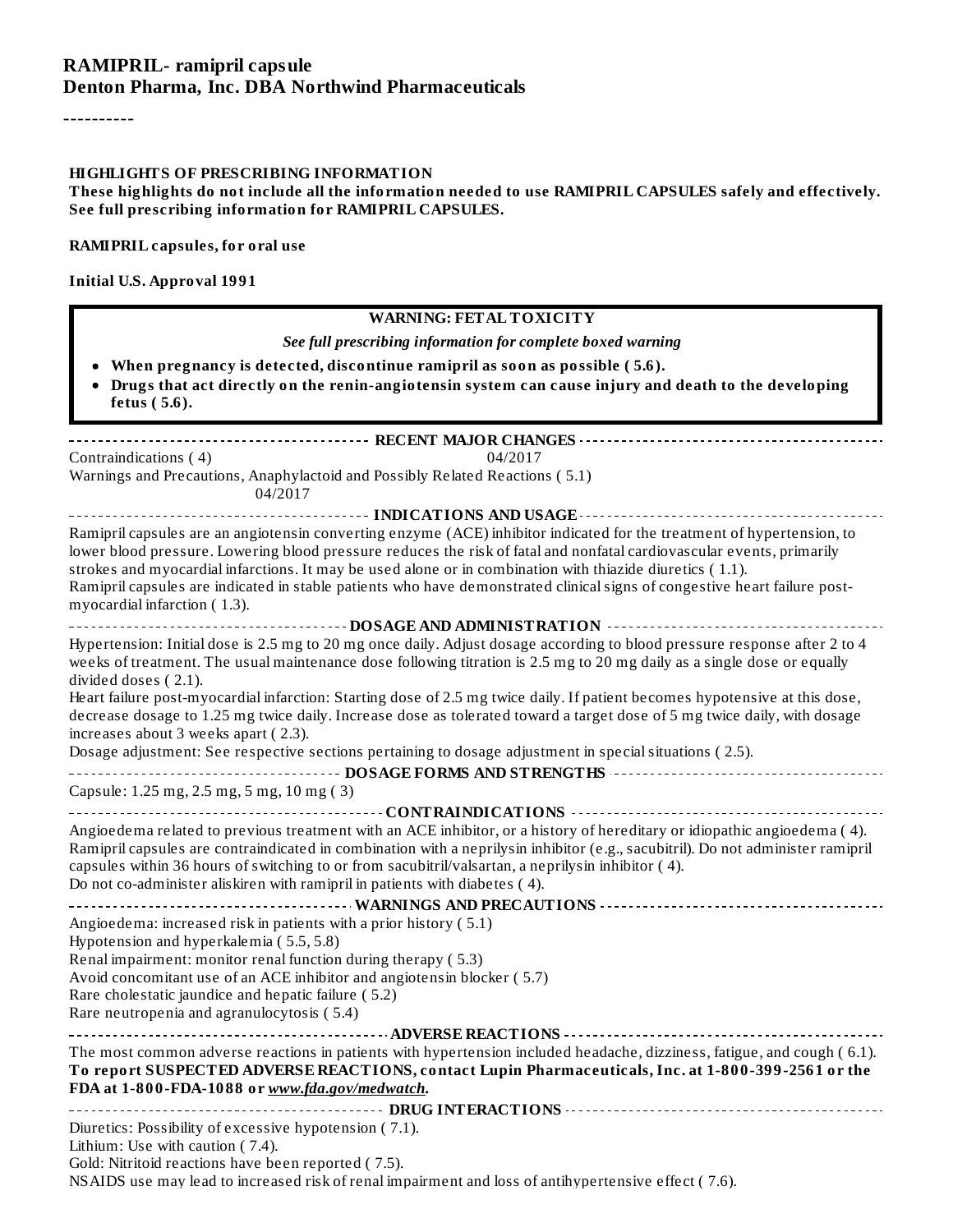NSAIDS use may lead to increased risk of renal impairment and loss of antihypertensive effect ( 7.6). mTOR inhibitor or neprilysin inhibitor use may increase angioedema risk (7.7).

**USE IN SPECIFIC POPULATIONS**

- Pregnancy: Discontinue drug if pregnancy is detected  $(5.6, 8.1)$ .
- Nursing mothers: Ramipril use is not recommended in nursing mothers ( 8.3).

#### **See 17 for PATIENT COUNSELING INFORMATION.**

**Revised: 7/2017**

#### **FULL PRESCRIBING INFORMATION: CONTENTS\***

WARNING: FETAL TOXICITY

#### **1 INDICATIONS AND USAGE**

#### 1.1 Hypertension

1.3 Heart Failure Post-Myocardial Infarction

#### **2 DOSAGE AND ADMINISTRATION**

- 2.1 Hypertension
- 2.3 Heart Failure Post-Myocardial Infarction
- 2.4 General Dosing Information
- 2.5 Dosage Adjustment

#### **3 DOSAGE FORMS AND STRENGTHS**

#### **4 CONTRAINDICATIONS**

#### **5 WARNINGS AND PRECAUTIONS**

- 5.1 Anaphylactoid and Possibly Related Reactions
- 5.2 Hepatic Failure and Impaired Liver Function
- 5.3 Renal Impairment
- 5.4 Neutropenia and Agranulocytosis
- 5.5 Hypotension
- 5.6 Fetal Toxicity
- 5.7 Dual Blockade of the Renin-Angiotensin System
- 5.8 Hyperkalemia
- 5.9 Cough

#### **6 ADVERSE REACTIONS**

- 6.1 Clinical Trials Experience
- 6.2 Post-Marketing Experience
- 6.3 Clinical Laboratory Test Findings

#### **7 DRUG INTERACTIONS**

7.1 Diuretics

- 7.2 Agents Increasing Serum Potassium
- 7.3 Other Agents Affecting RAS
- 7.4 Lithium

7.5 Gold

7.6 Non-Steroidal Anti-Inflammatory Agents including Selective Cyclooxygenase-2 Inhibitors (COX-2 Inhibitors)

7.7 mTOR Inhibitors or Other Drugs Known to Cause Angioedema

#### **8 USE IN SPECIFIC POPULATIONS**

- 8.1 Pregnancy
- 8.3 Nursing Mothers
- 8.4 Pediatric Use
- 8.5 Geriatric Use
- 8.6 Renal Impairment
- **10 OVERDOSAGE**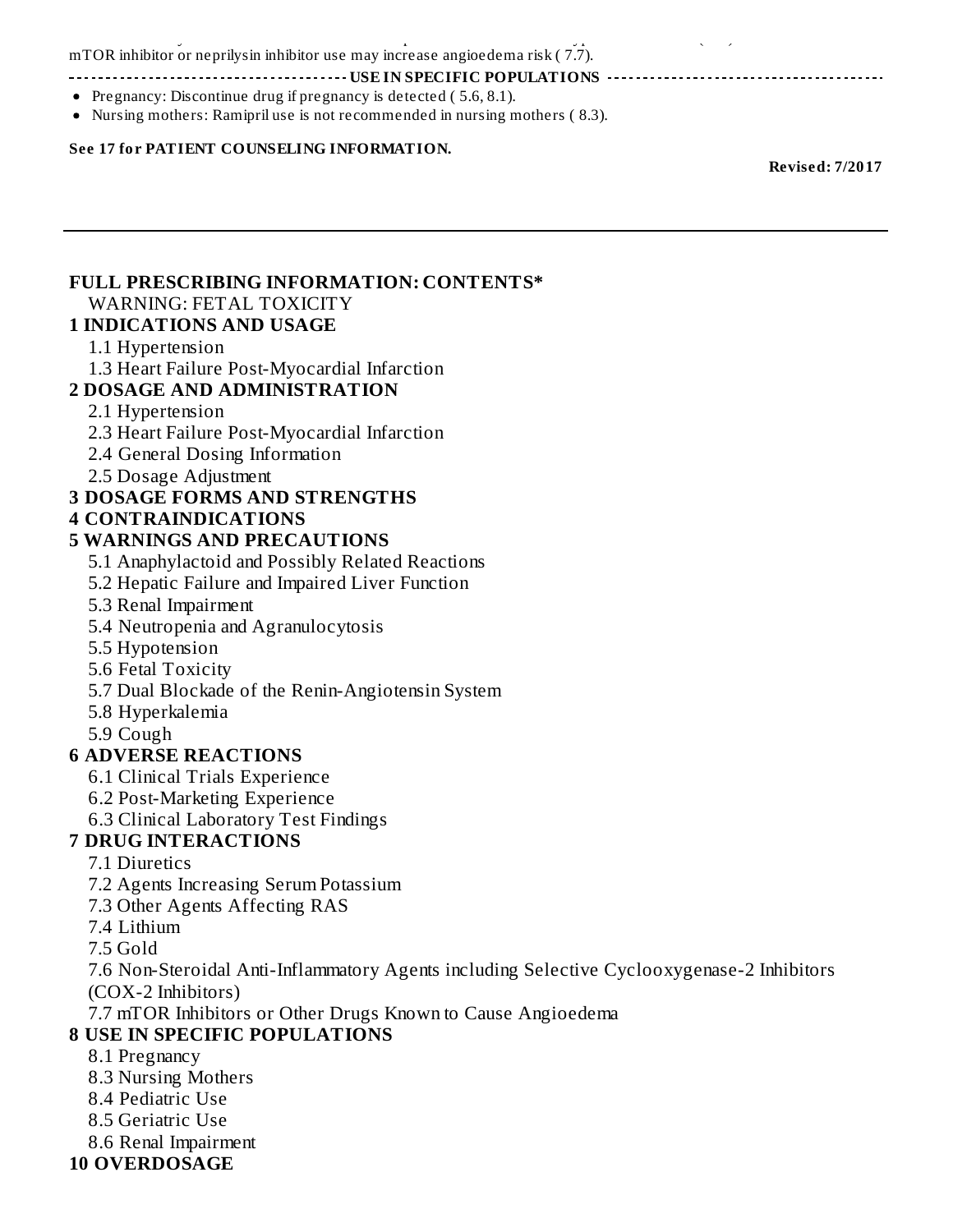#### **11 DESCRIPTION 12 CLINICAL PHARMACOLOGY** 12.1 Mechanism of Action 12.2 Pharmacodynamics 12.3 Pharmacokinetics **13 NONCLINICAL TOXICOLOGY** 13.1 Carcinogenesis, Mutagenesis, Impairment of Fertility **14 CLINICAL STUDIES** 14.1 Hypertension 14.3 Heart Failure Post-Myocardial Infarction

#### **16 HOW SUPPLIED/STORAGE AND HANDLING**

#### **17 PATIENT COUNSELING INFORMATION**

\* Sections or subsections omitted from the full prescribing information are not listed.

#### **FULL PRESCRIBING INFORMATION**

#### **WARNING: FETAL TOXICITY**

- **When pregnancy is detected, dis continue ramipril as soon as possible ( 5.6).**
- **Drugs that act directly on the renin-angiotensin system can caus e injury and death to the developing fetus ( 5.6).**

#### **1 INDICATIONS AND USAGE**

#### **1.1 Hypertension**

Ramipril capsules are indicated for the treatment of hypertension, to lower blood pressure. Lowering blood pressure reduces the risk of fatal and nonfatal cardiovascular events, primarily strokes and myocardial infarctions. These benefits have been seen in controlled trials of antihypertensive drugs from a wide variety of pharmacologic classes including this drug.

Control of high blood pressure should be part of comprehensive cardiovascular risk management, including, as appropriate, lipid control, diabetes management, antithrombotic therapy, smoking cessation, exercise, and limited sodium intake. Many patients will require more than one drug to achieve blood pressure goals. For specific advice on goals and management, see published guidelines, such as those of the National High Blood Pressure Education Program's Joint National Committee on Prevention, Detection, Evaluation, and Treatment of High Blood Pressure (JNC).

Numerous antihypertensive drugs, from a variety of pharmacologic classes and with different mechanisms of action, have been shown in randomized controlled trials to reduce cardiovascular morbidity and mortality, and it can be concluded that it is blood pressure reduction, and not some other pharmacologic property of the drugs, that is largely responsible for those benefits. The largest and most consistent cardiovascular outcome benefit has been a reduction in the risk of stroke, but reductions in myocardial infarction and cardiovascular mortality also have been seen regularly.

Elevated systolic or diastolic pressure causes increased cardiovascular risk, and the absolute risk increase per mmHg is greater at higher blood pressures, so that even modest reductions of severe hypertension can provide substantial benefit. Relative risk reduction from blood pressure reduction is similar across populations with varying absolute risk, so the absolute benefit is greater in patients who are at higher risk independent of their hypertension (for example, patients with diabetes or hyperlipidemia), and such patients would be expected to benefit from more aggressive treatment to a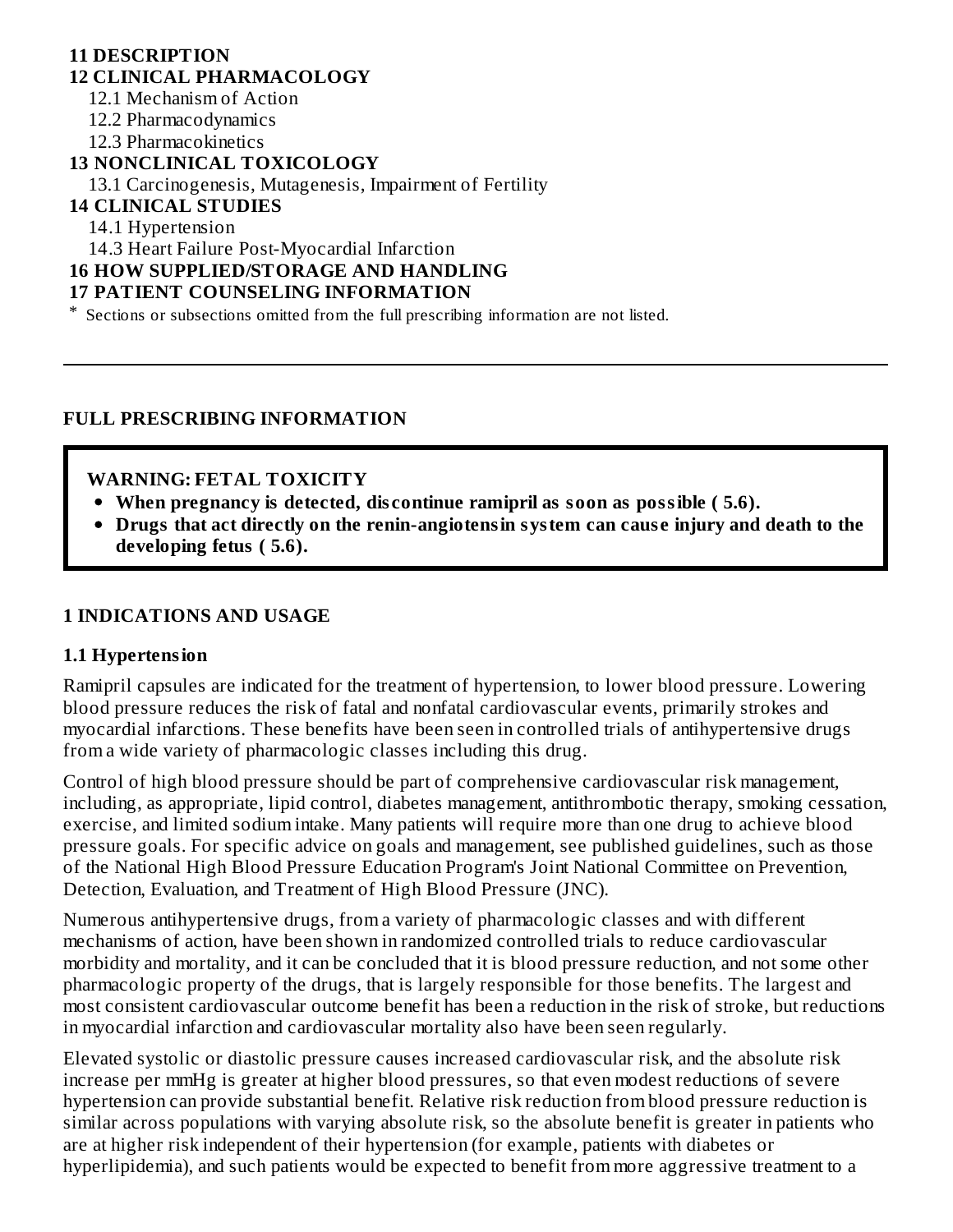lower blood pressure goal.

Some antihypertensive drugs have smaller blood pressure effects (as monotherapy) in black patients, and many antihypertensive drugs have additional approved indications and effects (e.g., on angina, heart failure, or diabetic kidney disease). These considerations may guide selection of therapy.

Ramipril capsules may be used alone or in combination with thiazide diuretics.

# **1.3 Heart Failure Post-Myocardial Infarction**

Ramipril capsules are indicated in stable patients who have demonstrated clinical signs of congestive heart failure within the first few days after sustaining acute myocardial infarction. Administration of ramipril capsule to such patients has been shown to decrease the risk of death (principally cardiovascular death) and to decrease the risks of failure-related hospitalization and progression to severe/resistant heart failure *[see CLINICAL STUDIES ( 14.3)]* .

# **2 DOSAGE AND ADMINISTRATION**

# **2.1 Hypertension**

The recommended initial dose for patients not receiving a diuretic is 2.5 mg once a day. Adjust dose according to blood pressure response. The usual maintenance dosage range is 2.5 mg to 20 mg per day administered as a single dose or in two equally divided doses. In some patients treated once daily, the antihypertensive effect may diminish toward the end of the dosing interval. In such patients, consider an increase in dosage or twice daily administration. If blood pressure is not controlled with ramipril alone, a diuretic can be added.

# **2.3 Heart Failure Post-Myocardial Infarction**

For the treatment of post-myocardial infarction patients who have shown signs of congestive heart failure, the recommended starting dose of ramipril is 2.5 mg twice daily (5 mg per day). A patient who becomes hypotensive at this dose may be switched to 1.25 mg twice daily. After one week at the starting dose, increase dose (if tolerated) toward a target dose of 5 mg twice daily, with dosage increases being about 3 weeks apart.

After the initial dose of ramipril, observe the patient under medical supervision for at least two hours and until blood pressure has stabilized for at least an additional hour. If possible, reduce the dose of any concomitant diuretic as this may diminish the likelihood of hypotension. The appearance of hypotension after the initial dose of ramipril does not preclude subsequent careful dose titration with the drug, following effective management of the hypotension *[see WARNINGS AND PRECAUTIONS ( 5.5), DRUG INTERACTIONS ( 7.1)]* .

# **2.4 General Dosing Information**

Generally, swallow ramipril capsules whole. The ramipril capsule can also be opened and the contents sprinkled on a small amount (about 4 oz.) of applesauce or mixed in 4 oz. (120 mL) of water or apple juice. To be sure that ramipril is not lost when such a mixture is used, consume the mixture in its entirety. The described mixtures can be pre-prepared and stored for up to 24 hours at room temperature or up to 48 hours under refrigeration.

Concomitant administration of ramipril with potassium supplements, potassium salt substitutes, or potassium-sparing diuretics can lead to increases of serum potassium *[see WARNINGS AND PRECAUTIONS ( 5.8)].*

# **2.5 Dosage Adjustment**

# *Renal Impairment*

Establish baseline renal function in patients initiating ramipril. Usual regimens of therapy with ramipril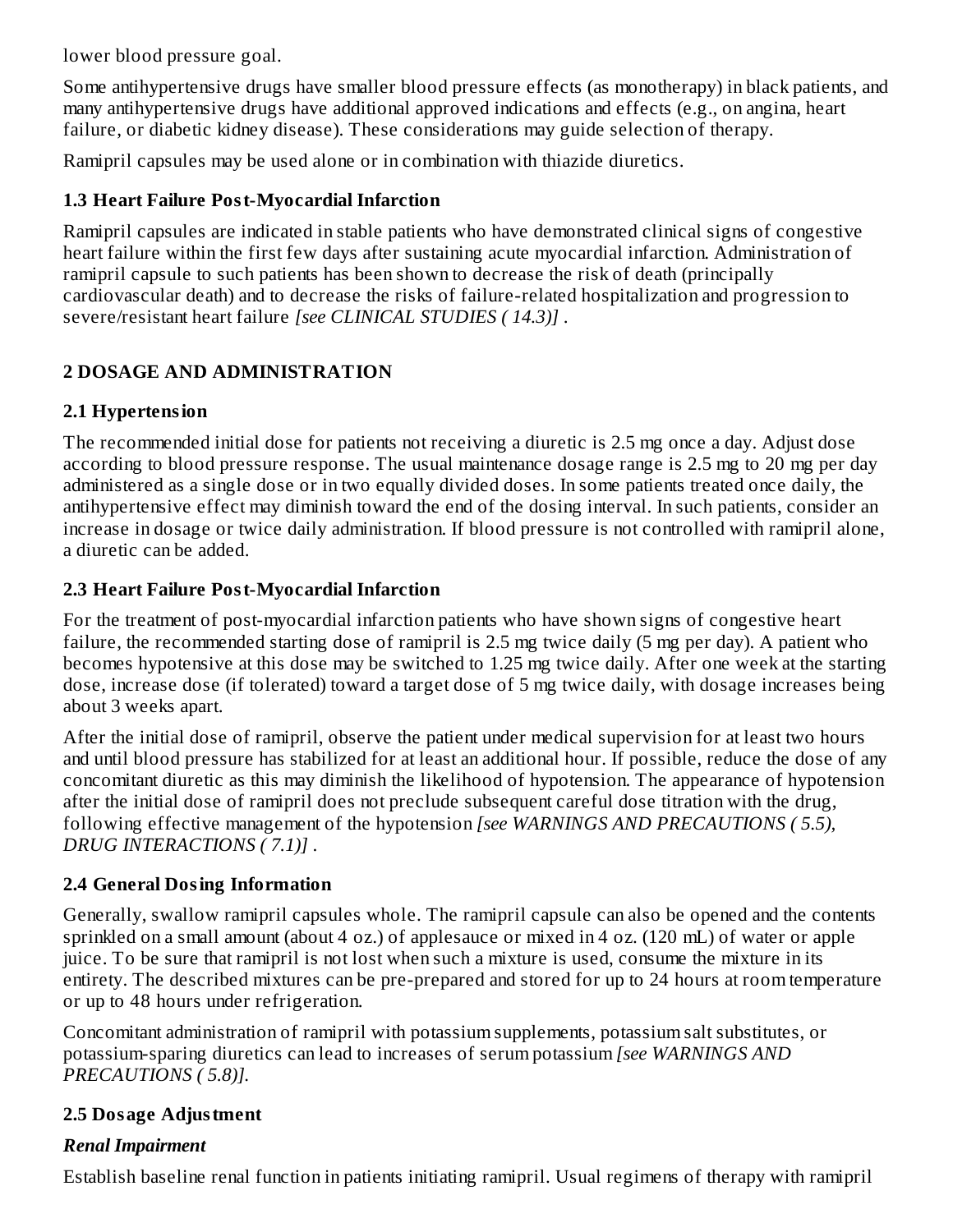may be followed in patients with estimated creatinine clearance >40 mL/min. However, in patients with worse impairment, 25 % of the usual dose of ramipril is expected to produce full therapeutic levels of ramiprilat *[see USE IN SPECIFIC POPULATIONS ( 8.6)]* .

# *Hypertension*

For patients with hypertension and renal impairment, the recommended initial dose is 1.25 mg ramipril once daily. Dosage may be titrated upward until blood pressure is controlled or to a maximum total daily dose of 5 mg.

# *Heart Failure Post-Myocardial Infarction*

For patients with heart failure and renal impairment, the recommended initial dose is 1.25 mg ramipril once daily. The dose may be increased to 1.25 mg twice daily, and up to a maximum dose of 2.5 mg twice daily depending on clinical response and tolerability.

# *Volume Depletion or Renal Artery Stenosis*

Blood pressure decreases associated with any dose of ramipril depend, in part, on the presence or absence of volume depletion (e.g., past and current diuretic use) or the presence or absence of renal artery stenosis. If such circumstances are suspected to be present, initiate dosing at 1.25 mg once daily. Adjust dosage according to blood pressure response.

# **3 DOSAGE FORMS AND STRENGTHS**

Ramipril capsules USP are supplied as hard gelatin capsules containing 1.25 mg, 2.5 mg, 5 mg, and 10 mg of ramipril.

# **4 CONTRAINDICATIONS**

Ramipril is contraindicated in patients who are hypersensitive to this product or any other ACE inhibitor (e.g., a patient who has experienced angioedema during therapy with any other ACE inhibitor).

Ramipril capsules are contraindicated in combination with a neprilysin inhibitor (e.g., sacubitril). Do not administer ramipril capsules within 36 hours of switching to or from sacubitril/valsartan, a neprilysin inhibitor *[see WARNINGS AND PRECAUTIONS ( 5.1)].*

Do not co-administer ramipril with aliskiren:

• in patients with diabetesin patients with diabetes

# **5 WARNINGS AND PRECAUTIONS**

# **5.1 Anaphylactoid and Possibly Related Reactions**

Presumably because drugs that act directly on the renin-angiotensin-aldosterone system (e.g., ACE inhibitors) affect the metabolism of eicosanoids and polypeptides, including endogenous bradykinin, patients receiving these drugs (including ramipril) may be subject to a variety of adverse reactions, some of them serious.

# *Angioedema*

# *Head and Neck Angioedema:*

Patients with a history of angioedema unrelated to ACE inhibitor therapy may be at increased risk of angioedema while receiving an ACE inhibitor.

Angioedema of the face, extremities, lips, tongue, glottis, and larynx has been reported in patients treated with ACE inhibitors. Angioedema associated with laryngeal edema can be fatal. If laryngeal stridor or angioedema of the face, tongue, or glottis occurs, discontinue treatment with ramipril and institute appropriate therapy immediately. Where there is involvement of the tongue, glottis, or larynx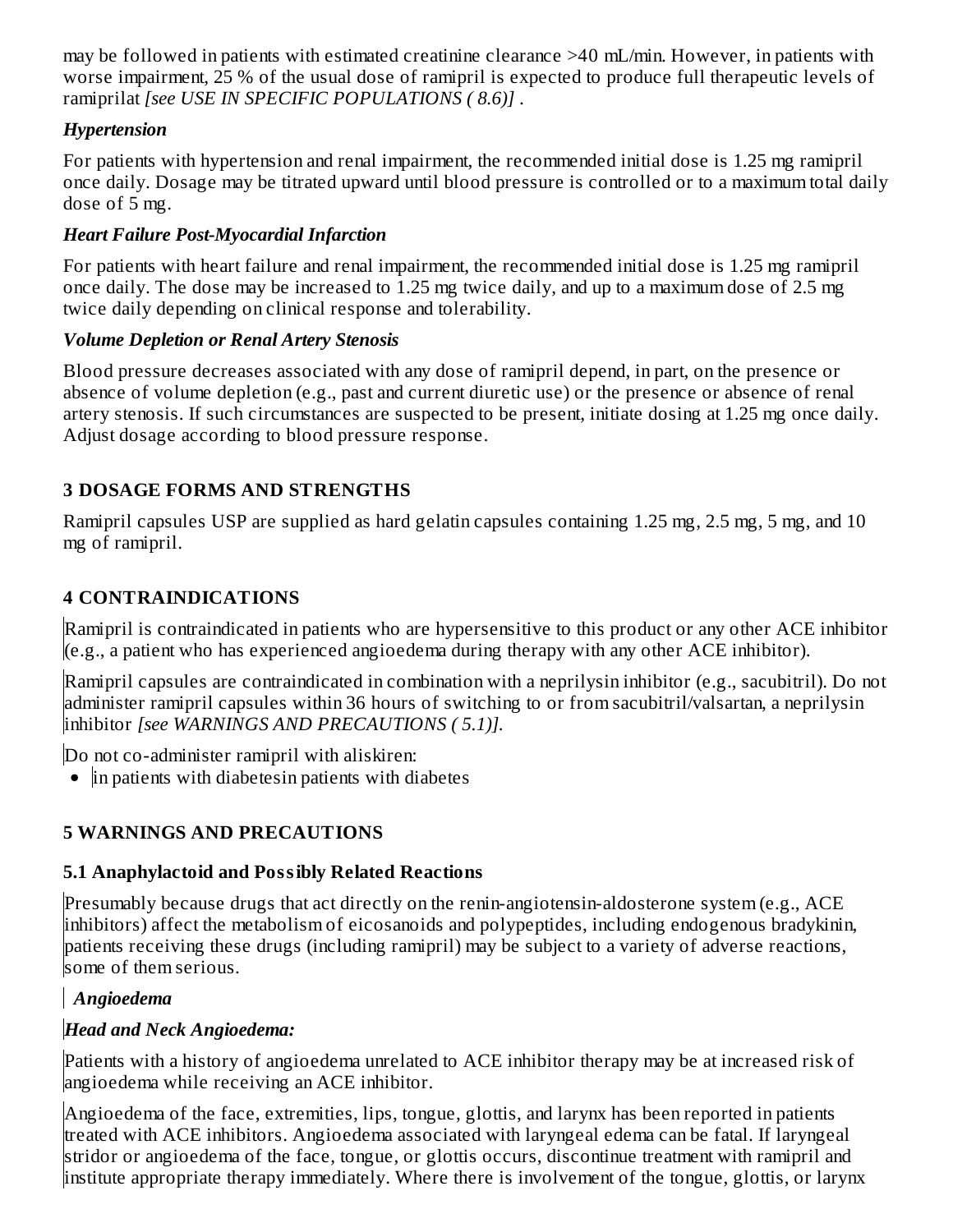likely to cause airway obstruction, administer appropriate therapy (e.g., subcutaneous epinephrine solution 1:1000 [0.3 mL to 0.5 mL]) promptly *[see ADVERSE REACTIONS ( 6)]* .

In considering the use of ramipril, note that in controlled clinical trials ACE inhibitors cause a higher rate of angioedema in Black patients than in non-Black patients.

In a large U.S. post-marketing study, angioedema (defined as reports of angio, face, larynx, tongue, or throat edema) was reported in 3/1523 (0.20%) Black patients and in 8/8680 (0.09%) non-Black patients. These rates were not different statistically.

Patients taking concomitant mammalian target of rapamycin (mTOR) inhibitor (e.g. temsirolimus) therapy or a neprilysin inhibitor may be at increased risk for angioedema. *[see DRUG INTERACTIONS ( 7.7)]*

## *Intestinal Angioedema:*

Intestinal angioedema has been reported in patients treated with ACE inhibitors. These patients presented with abdominal pain (with or without nausea or vomiting); in some cases there was no prior history of facial angioedema and C-1 esterase levels were normal. The angioedema was diagnosed by procedures including abdominal CT scan or ultrasound, or at surgery, and symptoms resolved after stopping the ACE inhibitor. Include intestinal angioedema in the differential diagnosis of patients on ACE inhibitors presenting with abdominal pain.

#### *Anaphylactoid Reactions During Desensitization*

Two patients undergoing desensitizing treatment with hymenoptera venom while receiving ACE inhibitors sustained life-threatening anaphylactoid reactions. In the same patients, these reactions were avoided when ACE inhibitors were temporarily withheld, but they reappeared upon inadvertent rechallenge.

#### *Anaphylactoid Reactions During Membrane Exposure*

Anaphylactoid reactions have been reported in patients dialyzed with high-flux membranes and treated concomitantly with an ACE inhibitor. Anaphylactoid reactions have also been reported in patients undergoing low-density lipoprotein apheresis with dextran sulfate absorption.

## **5.2 Hepatic Failure and Impaired Liver Function**

Rarely, ACE inhibitors, including ramipril, have been associated with a syndrome that starts with cholestatic jaundice and progresses to fulminant hepatic necrosis and sometimes death. The mechanism of this syndrome is not understood. Discontinue ramipril if patient develops jaundice or marked elevations of hepatic enzymes.

As ramipril is primarily metabolized by hepatic esterases to its active moiety, ramiprilat, patients with impaired liver function could develop markedly elevated plasma levels of ramipril. No formal pharmacokinetic studies have been carried out in hypertensive patients with impaired liver function.

## **5.3 Renal Impairment**

As a consequence of inhibiting the renin-angiotensin-aldosterone system, changes in renal function may be anticipated in susceptible individuals. In patients with severe congestive heart failure whose renal function may depend on the activity of the renin-angiotensin-aldosterone system, treatment with ACE inhibitors, including ramipril, may be associated with oliguria or progressive azotemia and rarely with acute renal failure or death.

In hypertensive patients with unilateral or bilateral renal artery stenosis, increases in blood urea nitrogen and serum creatinine may occur. Experience with another ACE inhibitor suggests that these increases would be reversible upon discontinuation of ramipril and/or diuretic therapy. In such patients, monitor renal function during the first few weeks of therapy. Some hypertensive patients with no apparent pre-existing renal vascular disease have developed increases in blood urea nitrogen and serum creatinine, usually minor and transient, especially when ramipril has been given concomitantly with a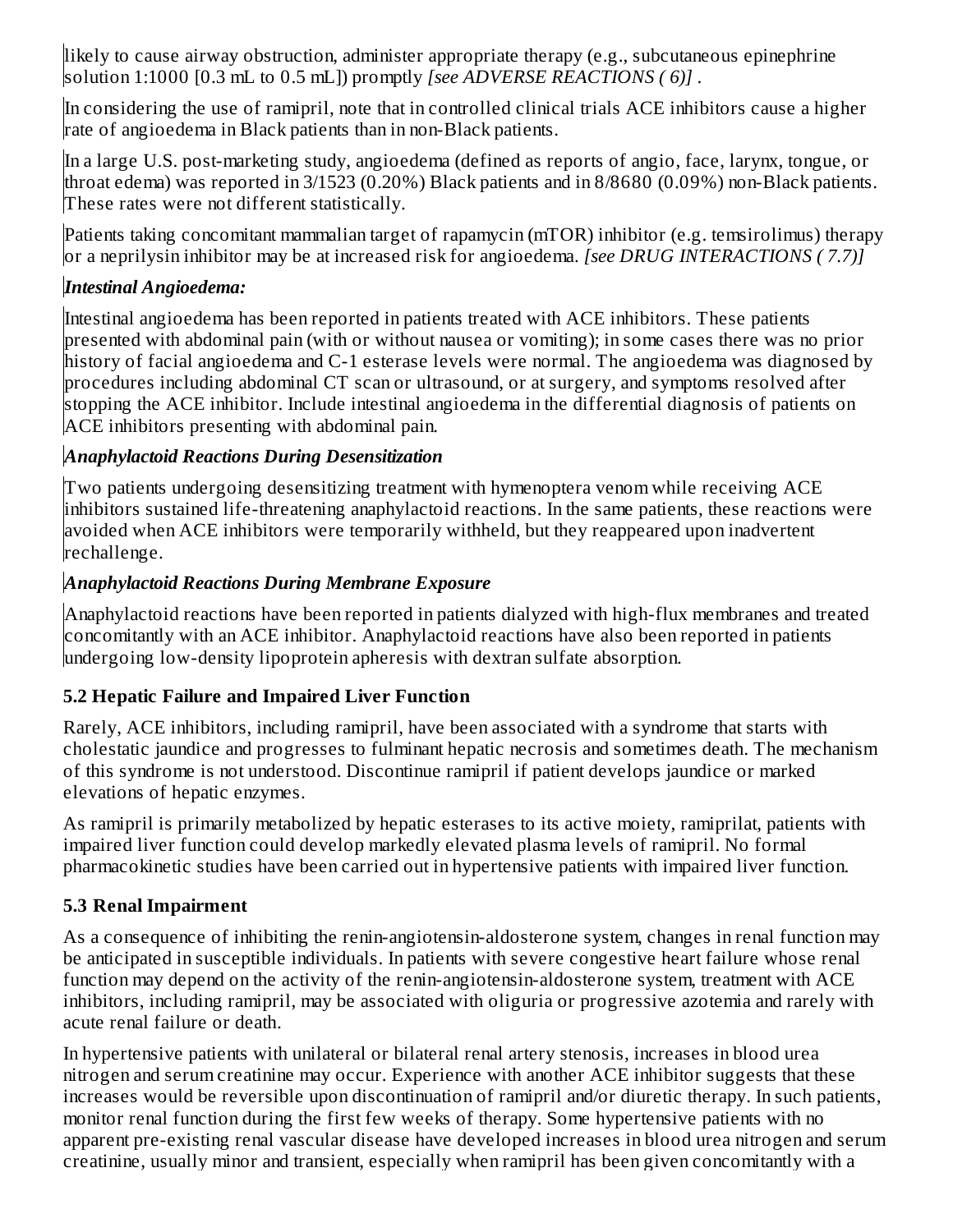diuretic. This is more likely to occur in patients with pre-existing renal impairment. Dosage reduction of ramipril and/or discontinuation of the diuretic may be required.

#### **5.4 Neutropenia and Agranulocytosis**

In rare instances, treatment with ACE inhibitors may be associated with mild reductions in red blood cell count and hemoglobin content, blood cell or platelet counts. In isolated cases, agranulocytosis, pancytopenia, and bone marrow depression may occur. Hematological reactions to ACE inhibitors are more likely to occur in patients with collagen-vascular disease (e.g., systemic lupus erythematosus, scleroderma) and renal impairment. Consider monitoring white blood cell counts in patients with collagen-vascular disease, especially if the disease is associated with impaired renal function.

## **5.5 Hypotension**

## *General Considerations*

Ramipril can cause symptomatic hypotension, after either the initial dose or a later dose when the dosage has been increased. Like other ACE inhibitors, ramipril, has been only rarely associated with hypotension in uncomplicated hypertensive patients. Symptomatic hypotension is most likely to occur in patients who have been volume- and/or salt-depleted as a result of prolonged diuretic therapy, dietary salt restriction, dialysis, diarrhea, or vomiting. Correct volume- and salt-depletion before initiating therapy with ramipril.

If excessive hypotension occurs, place the patient in a supine position and, if necessary, treat with intravenous infusion of physiological saline. Ramipril treatment usually can be continued following restoration of blood pressure and volume.

## *Heart Failure Post-Myocardial Infarction*

In patients with heart failure post-myocardial infarction who are currently being treated with a diuretic, symptomatic hypotension occasionally can occur following the initial dose of ramipril. If the initial dose of 2.5 mg ramipril cannot be tolerated, use an initial dose of 1.25 mg ramipril to avoid excessive hypotension *.* Consider reducing the dose of concomitant diuretic to decrease the incidence of hypotension.

## *Congestive Heart Failure*

In patients with congestive heart failure, with or without associated renal insufficiency, ACE inhibitor therapy may cause excessive hypotension, which may be associated with oliguria or azotemia and rarely, with acute renal failure and death. In such patients, initiate ramipril therapy under close medical supervision and follow patients closely for the first 2 weeks of treatment and whenever the dose of ramipril or diuretic is increased.

## *Surgery and Anesthesia*

In patients undergoing surgery or during anesthesia with agents that produce hypotension, ramipril may block angiotensin II formation that would otherwise occur secondary to compensatory renin release. Hypotension that occurs as a result of this mechanism can be corrected by volume expansion.

## **5.6 Fetal Toxicity**

# *Pregnancy Category D*

Use of drugs that act on the renin-angiotensin system during the second and third trimesters of pregnancy reduces fetal renal function and increases fetal and neonatal morbidity and death. Resulting oligohydramnios can be associated with fetal lung hypoplasia and skeletal deformations. Potential neonatal adverse effects include skull hypoplasia, anuria, hypotension, renal failure, and death. When pregnancy is detected, discontinue ramipril as soon as possible *[see USE IN SPECIFIC POPULATIONS ( 8.1)]* .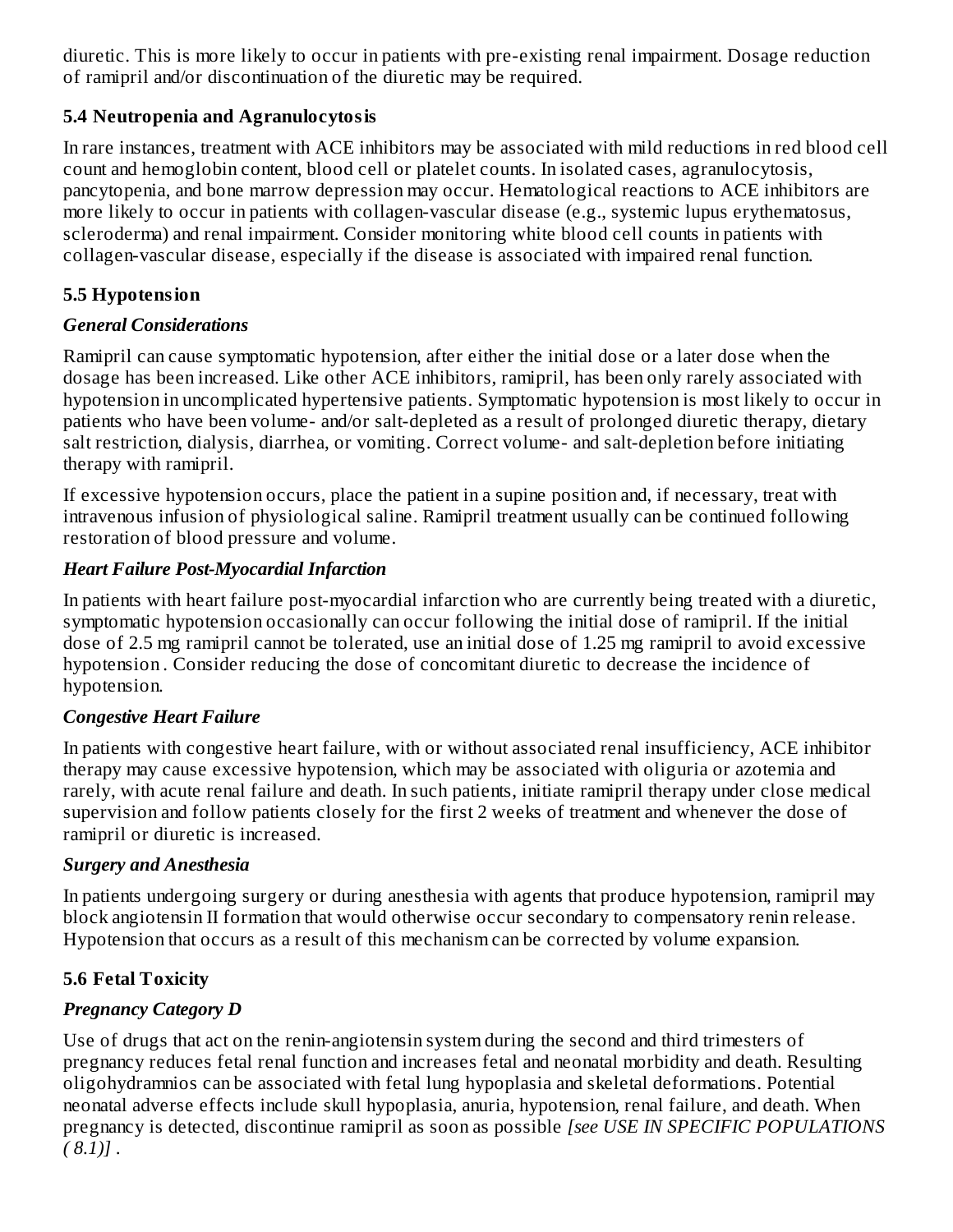# **5.7 Dual Blockade of the Renin-Angiotensin System**

Dual blockade of the RAS with angiotensin receptor blockers, ACE inhibitors, or aliskiren is associated with increased risks of hypotension, hyperkalemia, and changes in renal function (including acute renal failure) compared to monotherapy. Most patients receiving the combination of two RAS inhibitors do not obtain any additional benefit compared to monotherapy. In general, avoid combined use of RAS inhibitors. Closely monitor blood pressure, renal function and electrolytes in patients on ramipril and other agents that affect the RAS.

## *Telmisartan*

The ONTARGET trial enrolled 25,620 patients >55 years old with atherosclerotic disease or diabetes with end-organ damage, randomized them to telmisartan only, ramipril only, or the combination, and followed them for a median of 56 months. Patients receiving the combination of telmisartan and ramipril did not obtain any benefit in the composite endpoint of cardiovascular death, MI, stroke and heart failure hospitalization compared to monotherapy, but experienced an increased incidence of clinically important renal dysfunction (death, doubling of serum creatinine, or dialysis) compared with groups receiving telmisartan alone or ramipril alone. Concomitant use of telmisartan and ramipril is not recommended.

## *Aliskiren*

Do not co-administer aliskiren with ramipril in patients with diabetes. Avoid concomitant use of aliskiren with ramipril in patients with renal impairment (GFR  $\leq 60$  mL/min/1.73 m<sup>2</sup>).

# **5.8 Hyperkalemia**

In clinical trials with ramipril, hyperkalemia (serum potassium >5.7 mEq/L) occurred in approximately 1% of hypertensive patients receiving ramipril. In most cases, these were isolated values, which resolved despite continued therapy. None of these patients were discontinued from the trials because of hyperkalemia. Risk factors for the development of hyperkalemia include renal insufficiency, diabetes mellitus, and the concomitant use of other drugs that raise serum potassium levels. Monitor serum potassium in such patients *[see DRUG INTERACTIONS ( 7.2)]* .

## **5.9 Cough**

Presumably caused by inhibition of the degradation of endogenous bradykinin, persistent nonproductive cough has been reported with all ACE inhibitors, always resolving after discontinuation of therapy. Consider the possibility of angiotensin converting enzyme inhibitor induced-cough in the differential diagnosis of cough.

## **6 ADVERSE REACTIONS**

## **6.1 Clinical Trials Experience**

Because clinical trials are conducted under widely varying conditions, the adverse reaction rates observed in the clinical trials of a drug cannot be directly compared to rates in the clinical trials of another drug and may not reflect the rates observed in practice.

## *Hypertension*

Ramipril has been evaluated for safety in over 4000 patients with hypertension; of these, 1230 patients were studied in U.S. controlled trials, and 1107 were studied in foreign controlled trials. Almost 700 of these patients were treated for at least one year. The overall incidence of reported adverse events was similar in ramipril and placebo patients. The most frequent clinical side effects (possibly or probably related to study drug) reported by patients receiving ramipril in placebo-controlled trials were: headache (5.4%), dizziness (2.2%), and fatigue or asthenia (2.0%), but only the last one was more common in ramipril patients than in patients given placebo. Generally the side effects were mild and transient, and there was no relation to total dosage within the range of 1.25 mg to 20 mg. Discontinuation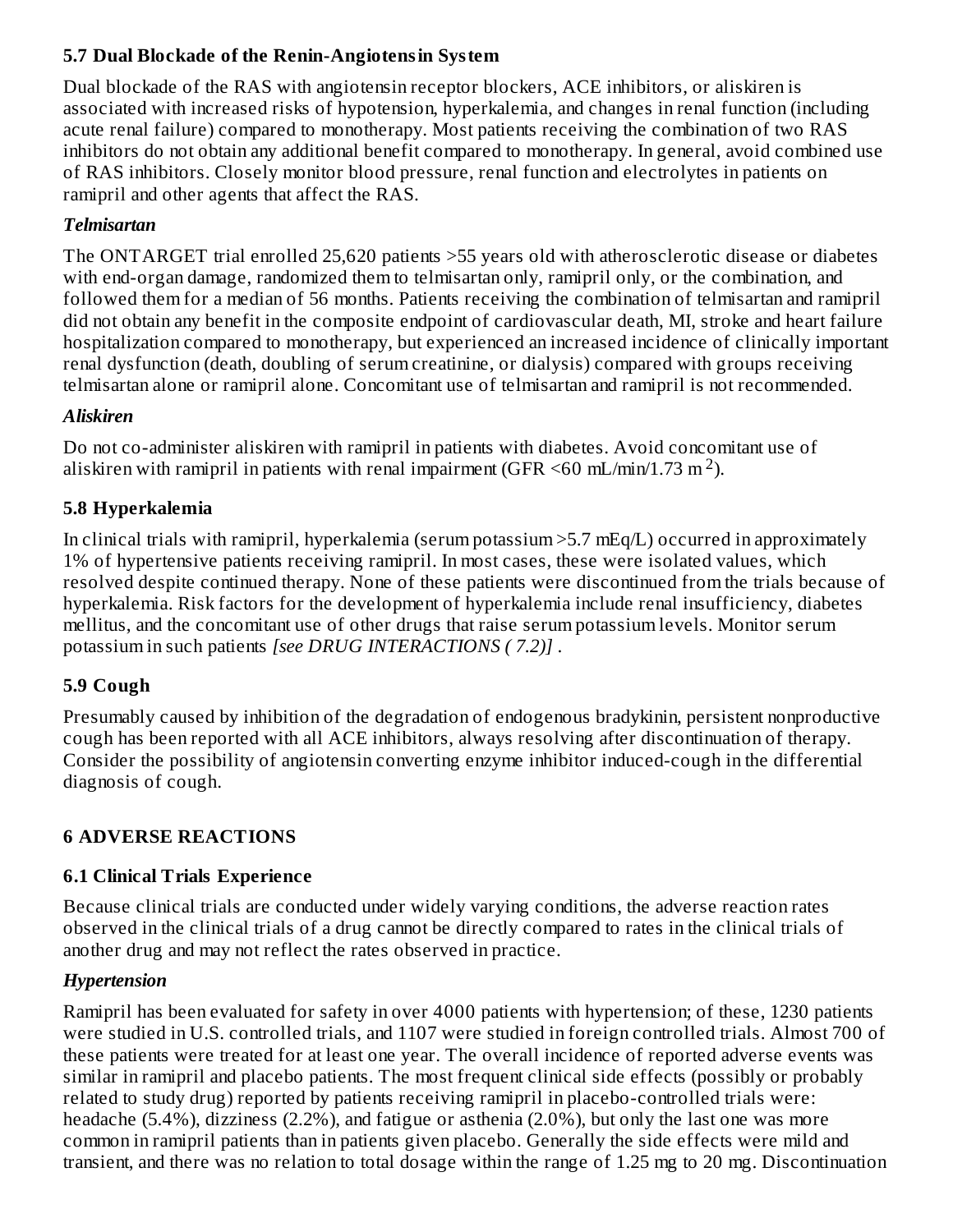of therapy because of a side effect was required in approximately 3% of U.S. patients treated with ramipril. The most common reasons for discontinuation were: cough (1.0%), dizziness (0.5%), and impotence (0.4%).

Of observed side effects considered possibly or probably related to study drug that occurred in U.S. placebo-controlled trials in more than 1% of patients treated with ramipril, only asthenia (fatigue) was more common on ramipril than placebo (2% [n=13/651] vs. 1% [n=2/286], respectively).

In placebo-controlled trials, there was also an excess of upper respiratory infection and flu syndrome in the ramipril group, not attributed at that time to ramipril. As these studies were carried out before the relationship of cough to ACE inhibitors was recognized, some of these events may represent ramiprilinduced cough. In a later 1-year study, increased cough was seen in almost 12% of ramipril patients, with about 4% of patients requiring discontinuation of treatment.

#### *Heart Failure Post-Myocardial Infarction*

# *AIRE Study:*

Adverse reactions (except laboratory abnormalities) considered possibly/probably related to study drug that occurred in more than 1% of patients and more frequently on ramipril are shown below. The incidences are from the AIRE study. The follow-up time was between 6 and 46 months for this study.

| <b>Adverse Event</b>     | <b>Placebo</b><br>$(N=982)$ | Ramipril<br>$(N=1004)$ |
|--------------------------|-----------------------------|------------------------|
| Hypotension              | 5%                          | 11%                    |
| Cough increased          | 4%                          | 8%                     |
| <b>Dizziness</b>         | 3%                          | 4%                     |
| Angina pectoris          | 2%                          | 3%                     |
| Nausea                   | 1%                          | 2%                     |
| Postural hypotension     | 1%                          | 2%                     |
| Syncope                  | 1%                          | 2%                     |
| Vomiting                 | 0.5%                        | 2%                     |
| Vertigo                  | 0.7%                        | 2%                     |
| Abnormal kidney function | 0.5%                        | 1%                     |
| Diarrhea                 | 0.4%                        | 1%                     |

#### **Table 2. Percentage of Patients with Advers e Events Possibly/ Probably Related to Study Drug— Placebo-Controlled (AIRE) Mortality Study**

# *Other Adverse Reactions*

Other adverse reactions reported in controlled clinical trials (in less than 1% of ramipril patients), or rarer events seen in post-marketing experience, include the following (in some, a causal relationship to drug is uncertain):

## *Body as a whole:*

Anaphylactoid reactions *[see WARNINGS AND PRECAUTIONS ( 5.1)]* .

## *Cardiovascular:*

Symptomatic hypotension (reported in 0.5% of patients in U.S. trials) *[see WARNINGS AND PRECAUTIONS ( 5.5)]* , syncope, and palpitations.

# *Hematologic:*

Pancytopenia, hemolytic anemia, and thrombocytopenia.

Decreases in hemoglobin or hematocrit (a low value and a decrease of 5 g/dL or 5%, respectively)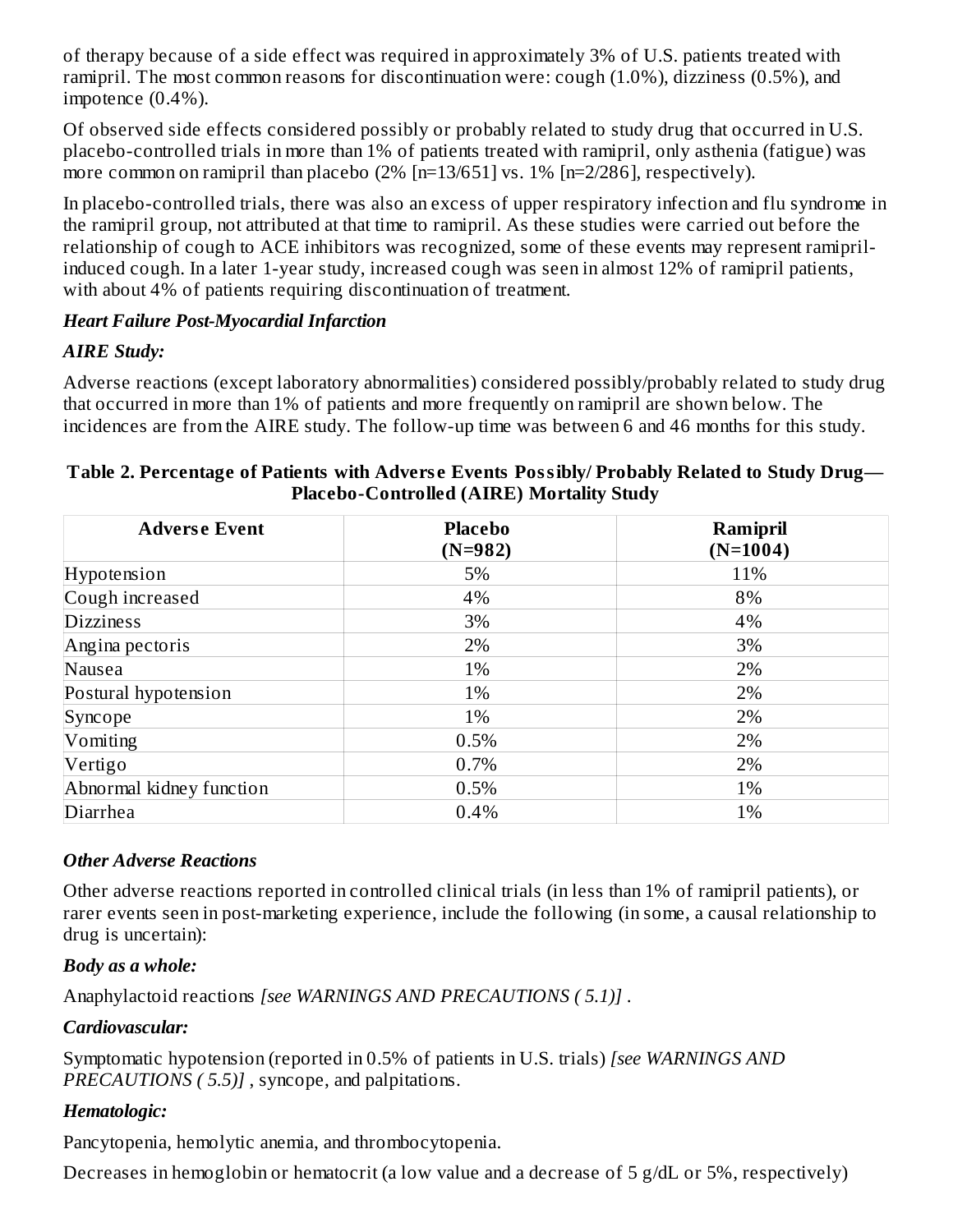were rare, occurring in 0.4% of patients receiving ramipril alone and in 1.5% of patients receiving ramipril plus a diuretic.

#### *Renal:*

Acute renal failure. Some hypertensive patients with no apparent pre-existing renal disease have developed minor, usually transient, increases in blood urea nitrogen and serum creatinine when taking ramipril, particularly when ramipril was given concomitantly with a diuretic *[see WARNINGS AND PRECAUTIONS ( 5.3)]* .

#### *Angioneurotic edema:*

Angioneurotic edema has been reported in 0.3% of patients in U.S. clinical trials of ramipril *[see WARNINGS AND PRECAUTIONS ( 5.1)]* .

#### *Gastrointestinal:*

Hepatic failure, hepatitis, jaundice, pancreatitis, abdominal pain (sometimes with enzyme changes suggesting pancreatitis), anorexia, constipation, diarrhea, dry mouth, dyspepsia, dysphagia, gastroenteritis, increased salivation, and taste disturbance.

#### *Dermatologic:*

Apparent hypersensitivity reactions (manifested by urticaria, pruritus, or rash, with or without fever), photosensitivity, purpura, onycholysis, pemphigus, pemphigoid, erythema multiforme, toxic epidermal necrolysis, and Stevens-Johnson syndrome.

#### *Neurologic and Psychiatric:*

Anxiety, amnesia, convulsions, depression, hearing loss, insomnia, nervousness, neuralgia, neuropathy, paresthesia, somnolence, tinnitus, tremor, vertigo, and vision disturbances.

#### *Miscellaneous:*

As with other ACE inhibitors, a symptom complex has been reported which may include a positive ANA, an elevated erythrocyte sedimentation rate, arthralgia/arthritis, myalgia, fever, vasculitis, eosinophilia, photosensitivity, rash and other dermatologic manifestations. Additionally, as with other ACE inhibitors, eosinophilic pneumonitis has been reported.

#### *Other:*

Arthralgia, arthritis, dyspnea, edema, epistaxis, impotence, increased sweating, malaise, myalgia, and weight gain.

#### **6.2 Post-Marketing Experience**

In addition to adverse reactions reported from clinical trials, there have been rare reports of hypoglycemia reported during ramipril therapy when given to patients concomitantly taking oral hypoglycemic agents or insulin. The causal relationship is unknown.

## **6.3 Clinical Laboratory Test Findings**

## *Creatinine and Blood Urea Nitrogen*

Increases in creatinine levels occurred in 1.2% of patients receiving ramipril alone, and in 1.5% of patients receiving ramipril and a diuretic. Increases in blood urea nitrogen levels occurred in 0.5% of patients receiving ramipril alone and in 3% of patients receiving ramipril with a diuretic. None of these increases required discontinuation of treatment. Increases in these laboratory values are more likely to occur in patients with renal insufficiency or those pretreated with a diuretic and, based on experience with other ACE inhibitors, would be expected to be especially likely in patients with renal artery stenosis *[see WARNINGS AND PRECAUTIONS ( 5.3)]* . As ramipril decreases aldosterone secretion, elevation of serum potassium can occur. Use potassium supplements and potassium sparing diuretics with caution, and monitor the patient's serum potassium frequently *[see WARNINGS AND*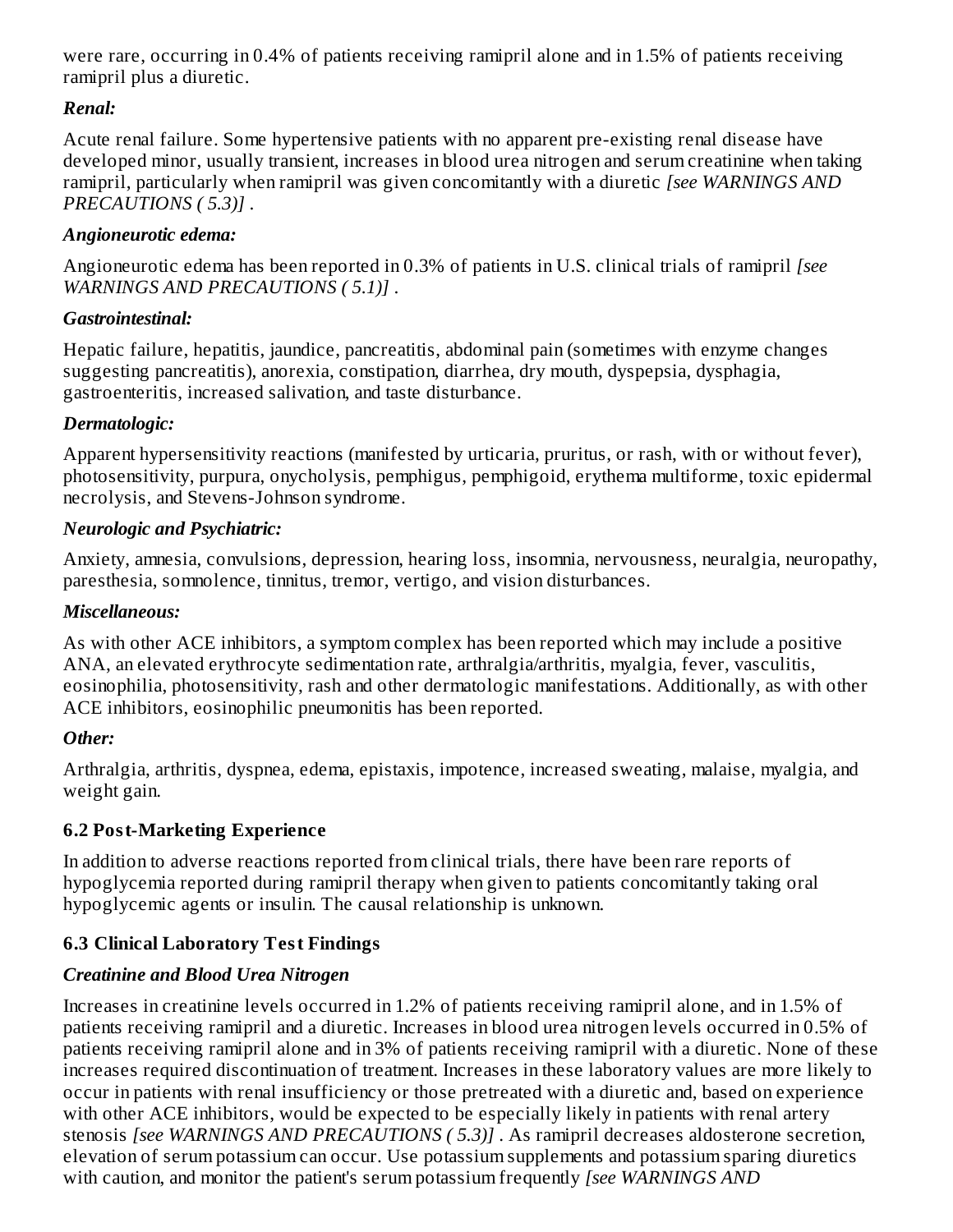#### *PRECAUTIONS ( 5.8)].*

#### *Hemoglobin and Hematocrit*

Decreases in hemoglobin or hematocrit (a low value and a decrease of 5 g/dL or 5%, respectively) were rare, occurring in 0.4% of patients receiving ramipril alone and in 1.5% of patients receiving ramipril plus a diuretic. No US patients discontinued treatment because of decreases in hemoglobin or hematocrit.

#### *Other (causal relationships unknown)*

Clinically important changes in standard laboratory tests were rarely associated with ramipril administration. Elevations of liver enzymes, serum bilirubin, uric acid, and blood glucose have been reported, as have cases of hyponatremia and scattered incidents of leucopenia, eosinophilia, and proteinuria. In US trials, less than 0.2% of patients discontinued treatment for laboratory abnormalities; all of these were cases of proteinuria or abnormal liver-function tests.

#### **7 DRUG INTERACTIONS**

#### **7.1 Diuretics**

Patients on diuretics, especially those in whom diuretic therapy was recently instituted, may occasionally experience an excessive reduction of blood pressure after initiation of therapy with ramipril. The possibility of hypotensive effects with ramipril can be minimized by either decreasing or discontinuing the diuretic or increasing the salt intake prior to initiation of treatment with ramipril. If this is not possible, reduce the starting dose *[see DOSAGE AND ADMINISTRATION ( 2)]* .

#### **7.2 Agents Increasing Serum Potassium**

Coadministration of ramipril with other drugs that raise serum potassium levels may result in hyperkalemia. Monitor serum potassium in such patients.

## **7.3 Other Agents Affecting RAS**

In general, avoid combined use of RAS inhibitors. *[see WARNINGS AND PRECAUTIONS ( 5.7)]* . Do not co-administer aliskiren with ramipril in patients with diabetes *[see CONTRAINDICATIONS ( 4)].*

#### **7.4 Lithium**

Increased serum lithium levels and symptoms of lithium toxicity have been reported in patients receiving ACE inhibitors during therapy with lithium; therefore, frequent monitoring of serum lithium levels is recommended. If a diuretic is also used, the risk of lithium toxicity may be increased.

#### **7.5 Gold**

Nitritoid reactions (symptoms include facial flushing, nausea, vomiting and hypotension) have been reported rarely in patients on therapy with injectable gold (sodium aurothiomalate) and concomitant ACE inhibitor therapy including ramipril.

#### **7.6 Non-Steroidal Anti-Inflammatory Agents including Selective Cyclooxygenas e-2 Inhibitors (COX-2 Inhibitors)**

In patients who are elderly, volume-depleted (including those on diuretic therapy), or with compromised renal function, co-administration of NSAIDs, including selective COX-2 inhibitors, with ACE inhibitors, including ramipril, may result in deterioration of renal function, including possible acute renal failure. These effects are usually reversible. Monitor renal function periodically in patients receiving ramipril and NSAID therapy.

The antihypertensive effect of ACE inhibitors, including ramipril, may be attenuated by NSAIDs.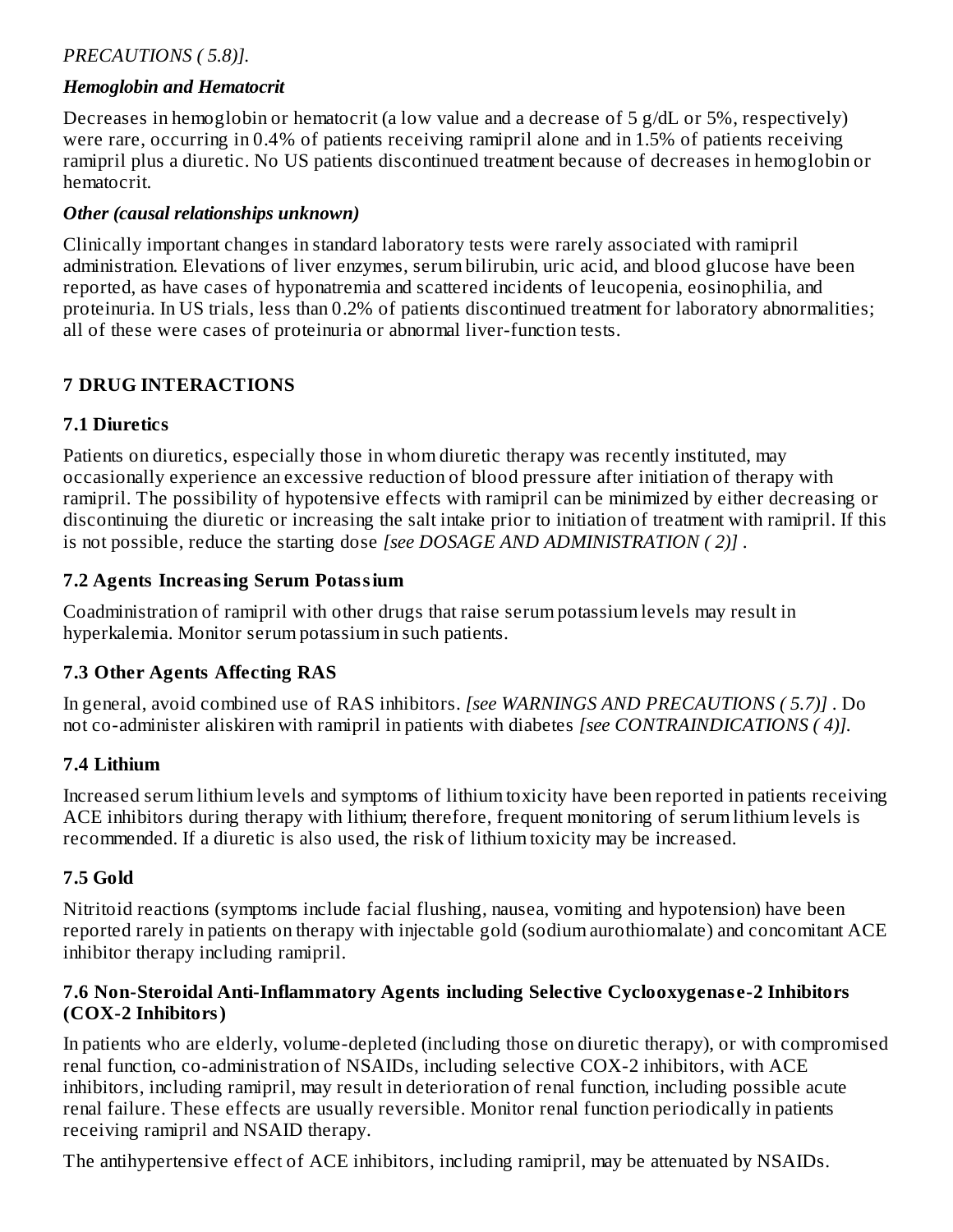#### **7.7 mTOR Inhibitors or Other Drugs Known to Caus e Angioedema**

Patients taking concomitant mTOR inhibitor (e.g. temsirolimus) therapy or a neprilysin inhibitor may be at increased risk for angioedema. *[see WARNINGS AND PRECAUTIONS ( 5.1)]*

# **8 USE IN SPECIFIC POPULATIONS**

## **8.1 Pregnancy**

## *Pregnancy Category D*

Use of drugs that act on the renin-angiotensin system during the second and third trimesters of pregnancy reduces fetal renal function and increases fetal and neonatal morbidity and death. Resulting oligohydramnios can be associated with fetal lung hypoplasia and skeletal deformations. Potential neonatal adverse effects include skull hypoplasia, anuria, hypotension, renal failure, and death. When pregnancy is detected, discontinue ramipril as soon as possible. These adverse outcomes are usually associated with use of these drugs in the second and third trimester of pregnancy. Most epidemiologic studies examining fetal abnormalities after exposure to antihypertensive use in the first trimester have not distinguished drugs affecting the renin-angiotensin system from other antihypertensive agents. Appropriate management of maternal hypertension during pregnancy is important to optimize outcomes for both mother and fetus.

In the unusual case that there is no appropriate alternative to therapy with drugs affecting the reninangiotensin system for a particular patient, apprise the mother of the potential risk to the fetus. Perform serial ultrasound examinations to assess the intra-amniotic environment. If oligohydramnios is observed, discontinue ramipril unless it is considered life-saving for the mother. Fetal testing may be appropriate, based on the week of pregnancy. Patients and physicians should be aware, however, that oligohydramnios may not appear until after the fetus has sustained irreversible injury. Closely observe infants with histories of *in utero* exposure to ramipril for hypotension, oliguria, and hyperkalemia *[see USE IN SPECIFIC POPULATIONS ( 8.4)]* .

## **8.3 Nursing Mothers**

Ingestion of a single 10 mg oral dose of ramipril resulted in undetectable amounts of ramipril and its metabolites in breast milk. However, because multiple doses may produce low milk concentrations that are not predictable from a single dose, do not use ramipril in nursing mothers.

# **8.4 Pediatric Us e**

## *Neonates with a history of in utero exposure to ramipril*

If oliguria or hypotension occurs, direct attention toward support of blood pressure and renal perfusion. Exchange transfusions or dialysis may be required as a means of reversing hypotension and/or substituting for disordered renal function. Ramipril, which crosses the placenta, can be removed from the neonatal circulation by these means, but limited experience has not shown that such removal is central to the treatment of these infants.

Safety and effectiveness in pediatric patients have not been established. Irreversible kidney damage has been observed in very young rats given a single dose of ramipril.

# **8.5 Geriatric Us e**

Of the total number of patients who received ramipril in U.S. clinical studies of ramipril, 11.0% were ≥65 years of age while 0.2% were ≥75 years of age. No overall differences in effectiveness or safety were observed between these patients and younger patients, and other reported clinical experience has not identified differences in responses between the elderly and younger patients, but a greater sensitivity of some older individuals cannot be ruled out.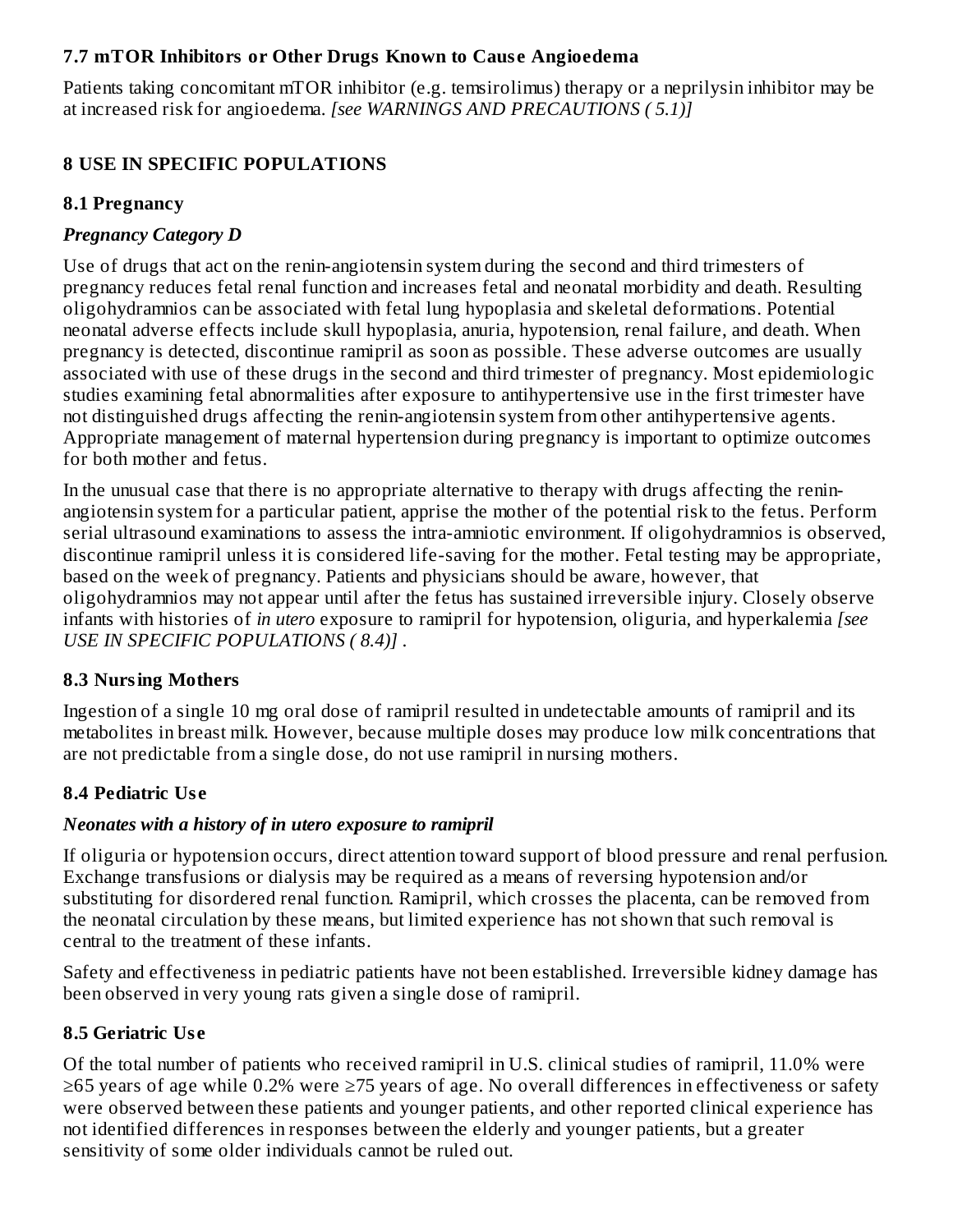One pharmacokinetic study conducted in hospitalized elderly patients indicated that peak ramiprilat levels and area under the plasma concentration-time curve (AUC) for ramiprilat are higher in older patients.

# **8.6 Renal Impairment**

A single-dose pharmacokinetic study was conducted in hypertensive patients with varying degrees of renal impairment who received a single 10 mg dose of ramipril. Patients were stratified into four groups based on initial estimates of creatinine clearance: normal (>80 mL/min), mild impairment (40 to 80 mL/min), moderate impairment (15 to 40 mL/min), and severe impairment (<15 mL/min). On average, the  $\rm AUC$   $_{0\text{-}24h}$  for ramiprilat was approximately 1.7-fold higher, 3.0-fold higher, and 3.2-fold higher in the groups with mild, moderate, and severe renal impairment, respectively, compared to the group with normal renal function. Overall, the results suggest that the starting dose of ramipril should be adjusted downward in patients with moderate-to-severe renal impairment.

# **10 OVERDOSAGE**

Single oral doses of ramipril in rats and mice of 10 g/kg to 11 g/kg resulted in significant lethality. In dogs, oral doses as high as 1 g/kg induced only mild gastrointestinal distress. Limited data on human overdosage are available. The most likely clinical manifestations would be symptoms attributable to hypotension.

Laboratory determinations of serum levels of ramipril and its metabolites are not widely available, and such determinations have, in any event, no established role in the management of ramipril overdose.

No data are available to suggest physiological maneuvers (e.g., maneuvers to change the pH of the urine) that might accelerate elimination of ramipril and its metabolites. Similarly, it is not known which, if any, of these substances can be effectively removed from the body by hemodialysis.

Angiotensin II could presumably serve as a specific antagonist-antidote in the setting of ramipril overdose, but angiotensin II is essentially unavailable outside of scattered research facilities. Because the hypotensive effect of ramipril is achieved through vasodilation and effective hypovolemia, it is reasonable to treat ramipril overdose by infusion of normal saline solution.

# **11 DESCRIPTION**

Ramipril is a 2-aza-bicyclo [3.3.0]-octane-3-carboxylic acid derivative. It is a white, crystalline substance soluble in polar organic solvents and buffered aqueous solutions. Ramipril melts between 105°-112°C.

The CAS Registry Number is 87333-19-5. Ramipril's chemical name is (2 *S*,3a *S*,6a *S*)-1[( *S*)- *N*-[( *S*)-1- Carboxy-3-phenylpropyl] alanyl] octahydrocyclopenta [ *b*]pyrrole-2-carboxylic acid, 1-ethyl ester.

Ramipril capsules USP are supplied as hard gelatin capsules for oral administration containing 1.25 mg, 2.5 mg, 5 mg, and 10 mg of ramipril. The inactive ingredients present are gelatin, meglumine, pregelatinized starch, and titanium dioxide. The 1.25 mg capsule shell contains yellow iron oxide, the 2.5 mg capsule contains D&C yellow #10 and FD&C red #40, the 5 mg capsule shell contains FD&C blue #1 and FD&C red #40, and the 10 mg capsule shell contains FD&C blue #1.

The structural formula for ramipril is: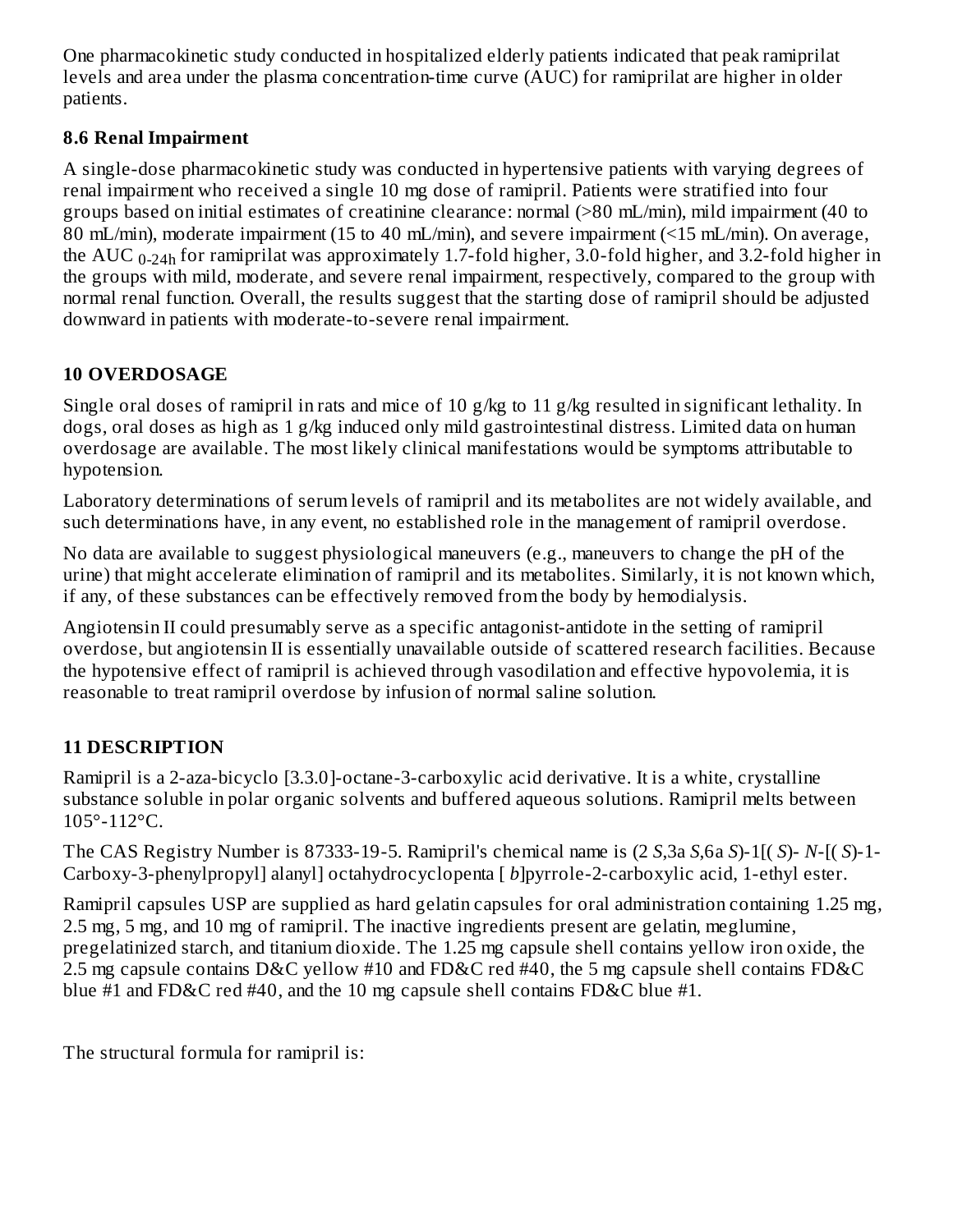

Its empirical formula is C  $_{23}H_{32}N_{2}O_5$  and its molecular weight is 416.5.

Ramiprilat, the diacid metabolite of ramipril, is a non-sulfhydryl ACE inhibitor. Ramipril is converted to ramiprilat by hepatic cleavage of the ester group.

## **12 CLINICAL PHARMACOLOGY**

#### **12.1 Mechanism of Action**

Ramipril and ramiprilat inhibit ACE in human subjects and animals. Angiotensin converting enzyme is a peptidyl dipeptidase that catalyzes the conversion of angiotensin I to the vasoconstrictor substance, angiotensin II. Angiotensin II also stimulates aldosterone secretion by the adrenal cortex. Inhibition of ACE results in decreased plasma angiotensin II, which leads to decreased vasopressor activity and to decreased aldosterone secretion. The latter decrease may result in a small increase of serum potassium. In hypertensive patients with normal renal function treated with ramipril alone for up to 56 weeks, approximately 4% of patients during the trial had an abnormally high serum potassium and an increase from baseline greater than 0.75 mEq/L, and none of the patients had an abnormally low potassium and a decrease from baseline greater than 0.75 mEq/L. In the same study, approximately 2% of patients treated with ramipril and hydrochlorothiazide for up to 56 weeks had abnormally high potassium values and an increase from baseline of 0.75 mEq/L or greater; and approximately 2% had abnormally low values and decreases from baseline of 0.75 mEq/L or greater *[see WARNINGS AND PRECAUTIONS ( 5.8)]* . Removal of angiotensin II negative feedback on renin secretion leads to increased plasma renin activity.

The effect of ramipril on hypertension appears to result at least in part from inhibition of both tissue and circulating ACE activity, thereby reducing angiotensin II formation in tissue and plasma.

Angiotensin converting enzyme is identical to kininase, an enzyme that degrades bradykinin. Whether increased levels of bradykinin, a potent vasopressor peptide, play a role in the therapeutic effects of ramipril remains to be elucidated.

While the mechanism through which ramipril lowers blood pressure is believed to be primarily suppression of the renin-angiotensin-aldosterone system, ramipril has an antihypertensive effect even in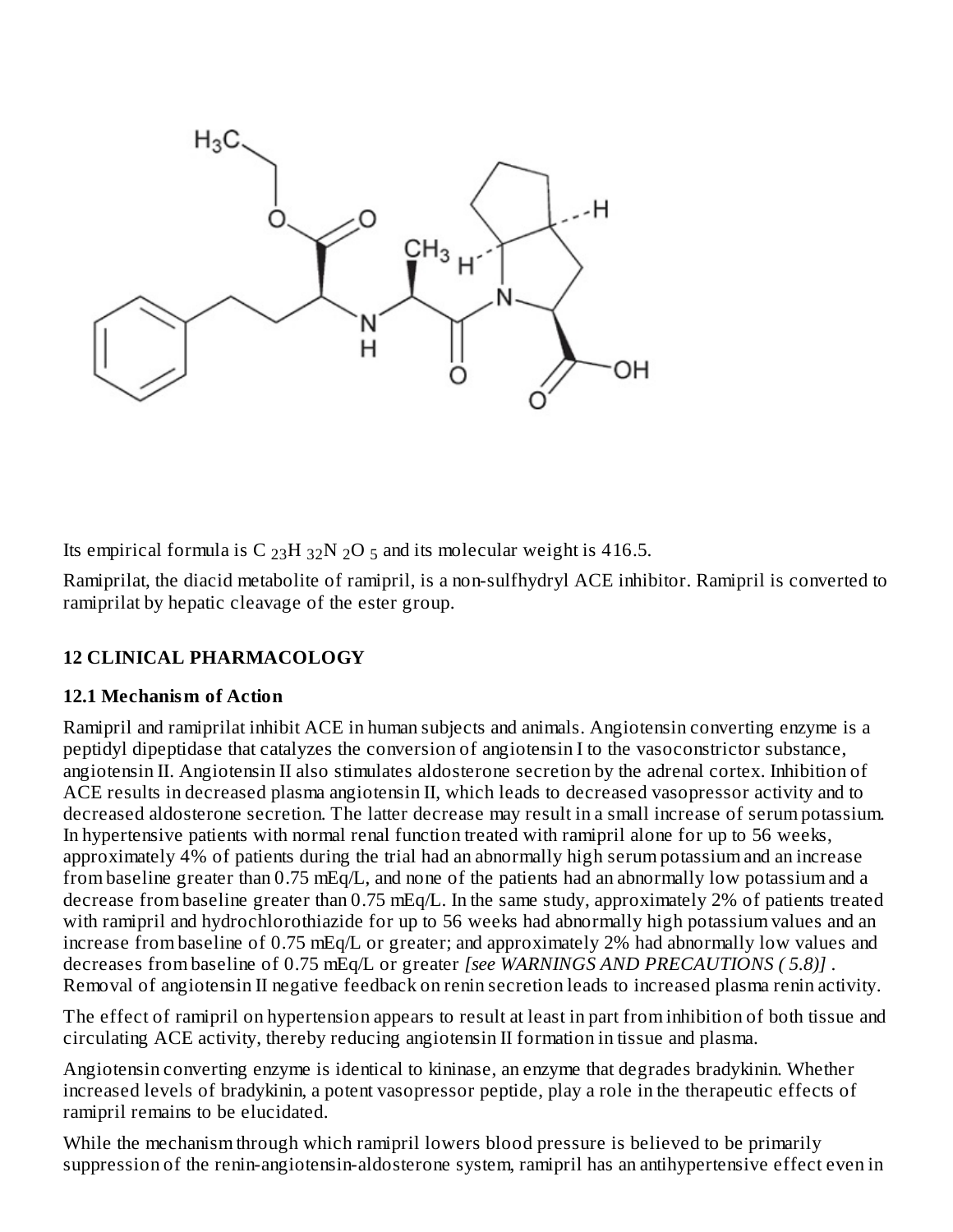patients with low-renin hypertension. Although ramipril was antihypertensive in all races studied, Black hypertensive patients (usually a low-renin hypertensive population) had a blood pressure lowering response to monotherapy, albeit a smaller average response, than non-Black patients.

#### **12.2 Pharmacodynamics**

Single doses of ramipril of 2.5 mg to 20 mg produce approximately 60% to 80% inhibition of ACE activity 4 hours after dosing with approximately 40% to 60% inhibition after 24 hours. Multiple oral doses of ramipril of 2.0 mg or more cause plasma ACE activity to fall by more than 90% 4 hours after dosing, with over 80% inhibition of ACE activity remaining 24 hours after dosing. The more prolonged effect of even small multiple doses presumably reflects saturation of ACE binding sites by ramiprilat and relatively slow release from those sites.

## **12.3 Pharmacokinetics**

# *Absorption*

Following oral administration of ramipril, peak plasma concentrations (C  $_{\rm max}$ ) of ramipril are reached within 1 hour. The extent of absorption is at least 50% to 60%, and is not significantly influenced by the presence of food in the gastrointestinal tract, although the rate of absorption is reduced.

In a trial in which subjects received ramipril capsules or the contents of identical capsules dissolved in water, dissolved in apple juice, or suspended in applesauce, serum ramiprilat levels were essentially unrelated to the use or non-use of the concomitant liquid or food.

# *Distribution*

Cleavage of the ester group (primarily in the liver) converts ramipril to its active diacid metabolite, ramiprilat. Peak plasma concentrations of ramiprilat are reached 2 to 4 hours after drug intake. The serum protein binding of ramipril is about 73% and that of ramiprilat about 56%; *in vitro,* these percentages are independent of concentration over the range of 0.01 mcg/mL to 10 mcg/mL.

## *Metabolism*

Ramipril is almost completely metabolized to ramiprilat, which has about 6 times the ACE inhibitory activity of ramipril, and to the diketopiperazine ester, the diketopiperazine acid, and the glucuronides of ramipril and ramiprilat, all of which are inactive.

Plasma concentrations of ramipril and ramiprilat increase with increased dose, but are not strictly doseproportional. The 24-hour AUC for ramiprilat, however, is dose-proportional over the 2.5 mg to 20 mg dose range. The absolute bioavailabilities of ramipril and ramiprilat were 28% and 44%, respectively, when 5 mg of oral ramipril was compared with the same dose of ramipril given intravenously.

After once-daily dosing, steady-state plasma concentrations of ramiprilat are reached by the fourth dose. Steady-state concentrations of ramiprilat are somewhat higher than those seen after the first dose of ramipril, especially at low doses (2.5 mg), but the difference is clinically insignificant.

Plasma concentrations of ramiprilat decline in a triphasic manner (initial rapid decline, apparent elimination phase, terminal elimination phase). The initial rapid decline, which represents distribution of the drug into a large peripheral compartment and subsequent binding to both plasma and tissue ACE, has a half-life of 2 to 4 hours. Because of its potent binding to ACE and slow dissociation from the enzyme, ramiprilat shows two elimination phases. The apparent elimination phase corresponds to the clearance of free ramiprilat and has a half-life of 9 to 18 hours. The terminal elimination phase has a prolonged half-life (>50 hours) and probably represents the binding/dissociation kinetics of the ramiprilat/ACE complex. It does not contribute to the accumulation of the drug. After multiple daily doses of ramipril 5 mg to 10 mg, the half-life of ramiprilat concentrations within the therapeutic range was 13 to 17 hours.

In patients with creatinine clearance <40 mL/min/1.73 m<sup>2</sup>, peak levels of ramiprilat are approximately doubled, and trough levels may be as much as quintupled. In multiple-dose regimens, the total exposure to ramiprilat (AUC) in these patients is 3 to 4 times as large as it is in patients with normal renal function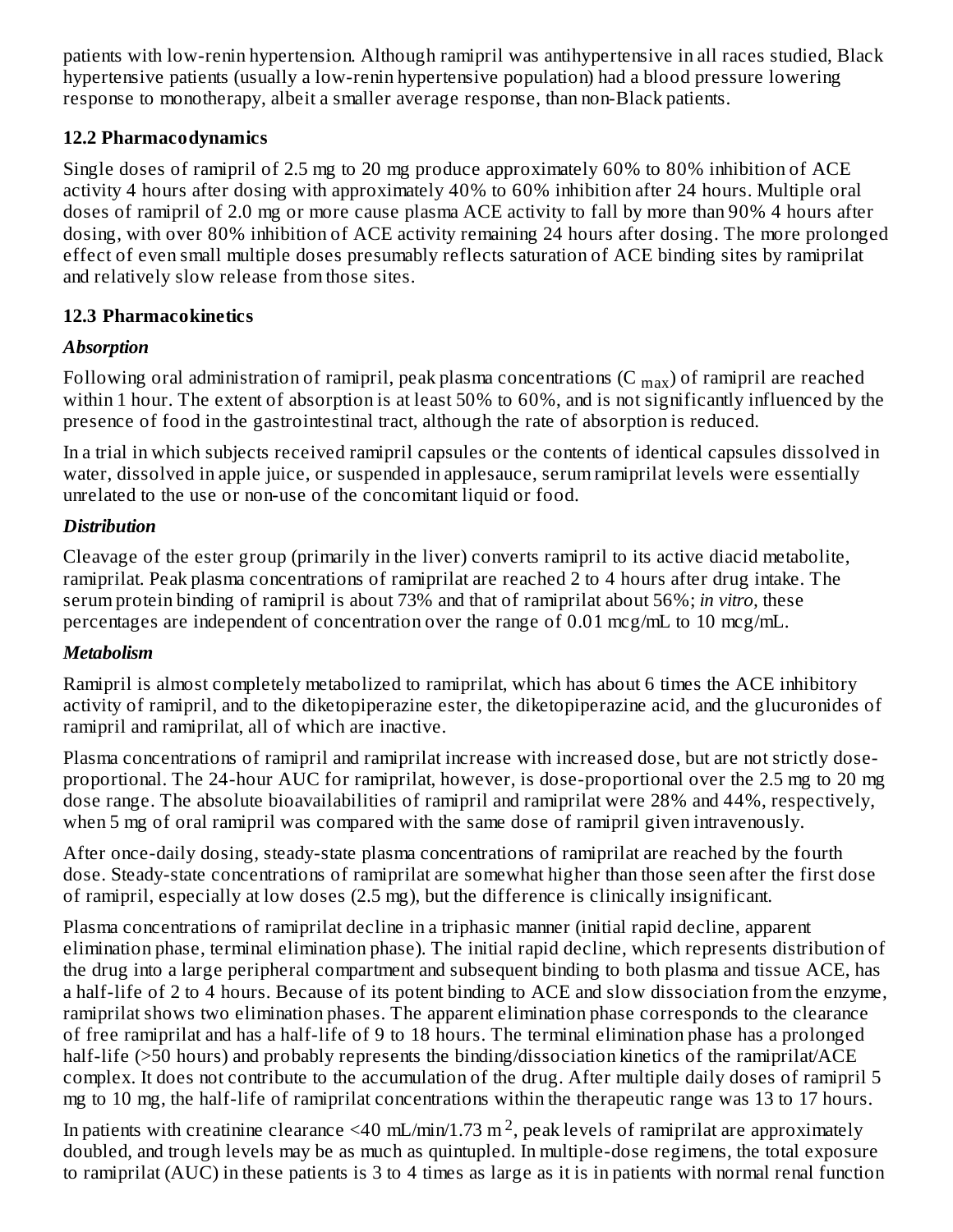who receive similar doses.

In patients with impaired liver function, the metabolism of ramipril to ramiprilat appears to be slowed, possibly because of diminished activity of hepatic esterases, and plasma ramipril levels in these patients are increased about 3-fold. Peak concentrations of ramiprilat in these patients, however, are not different from those seen in subjects with normal hepatic function, and the effect of a given dose on plasma ACE activity does not vary with hepatic function.

#### *Excretion*

After oral administration of ramipril, about 60% of the parent drug and its metabolites are eliminated in the urine, and about 40% is found in the feces. Drug recovered in the feces may represent both biliary excretion of metabolites and/or unabsorbed drug, however the proportion of a dose eliminated by the bile has not been determined. Less than 2% of the administered dose is recovered in urine as unchanged ramipril.

The urinary excretion of ramipril, ramiprilat, and their metabolites is reduced in patients with impaired renal function. Compared to normal subjects, patients with creatinine clearance <40 mL/min/1.73 m<sup>2</sup>had higher peak and trough ramiprilat levels and slightly longer times to peak concentrations.

# **13 NONCLINICAL TOXICOLOGY**

#### **13.1 Carcinogenesis, Mutagenesis, Impairment of Fertility**

No evidence of a tumorigenic effect was found when ramipril was given by gavage to rats for up to 24 months at doses of up to 500 mg/kg/day or to mice for up to 18 months at doses of up to 1000 mg/kg/day. (For either species, these doses are about 200 times the maximum recommended human dose when compared on the basis of body surface area.) No mutagenic activity was detected in the Ames test in bacteria, the micronucleus test in mice, unscheduled DNA synthesis in a human cell line, or a forward gene-mutation assay in a Chinese hamster ovary cell line. Several metabolites and degradation products of ramipril were also negative in the Ames test. A study in rats with dosages as great as 500 mg/kg/day did not produce adverse effects on fertility.

No teratogenic effects of ramipril were seen in studies of pregnant rats, rabbits, and cynomolgus monkeys. On a body surface area basis, the doses used were up to approximately 400 times (in rats and monkeys) and 2 times (in rabbits) the recommended human dose.

## **14 CLINICAL STUDIES**

## **14.1 Hypertension**

Ramipril has been compared with other ACE inhibitors, beta-blockers, and thiazide diuretics as monotherapy for hypertension. It was approximately as effective as other ACE inhibitors and as atenolol.

Administration of ramipril to patients with mild to moderate hypertension results in a reduction of both supine and standing blood pressure to about the same extent with no compensatory tachycardia. Symptomatic postural hypotension is infrequent, although it can occur in patients who are salt- and/or volume-depleted *[see WARNINGS AND PRECAUTIONS ( 5.5)]* .

Use of ramipril in combination with thiazide diuretics gives a blood pressure lowering effect greater than that seen with either agent alone.

In single-dose studies, doses of 5 mg to 20 mg of ramipril lowered blood pressure within 1 to 2 hours, with peak reductions achieved 3 to 6 hours after dosing. The antihypertensive effect of a single dose persisted for 24 hours. In longer term (4 to 12 weeks) controlled studies, once-daily doses of 2.5 mg to 10 mg were similar in their effect, lowering supine or standing systolic and diastolic blood pressures 24 hours after dosing by about 6/4 mmHg more than placebo. In comparisons of peak vs. trough effect,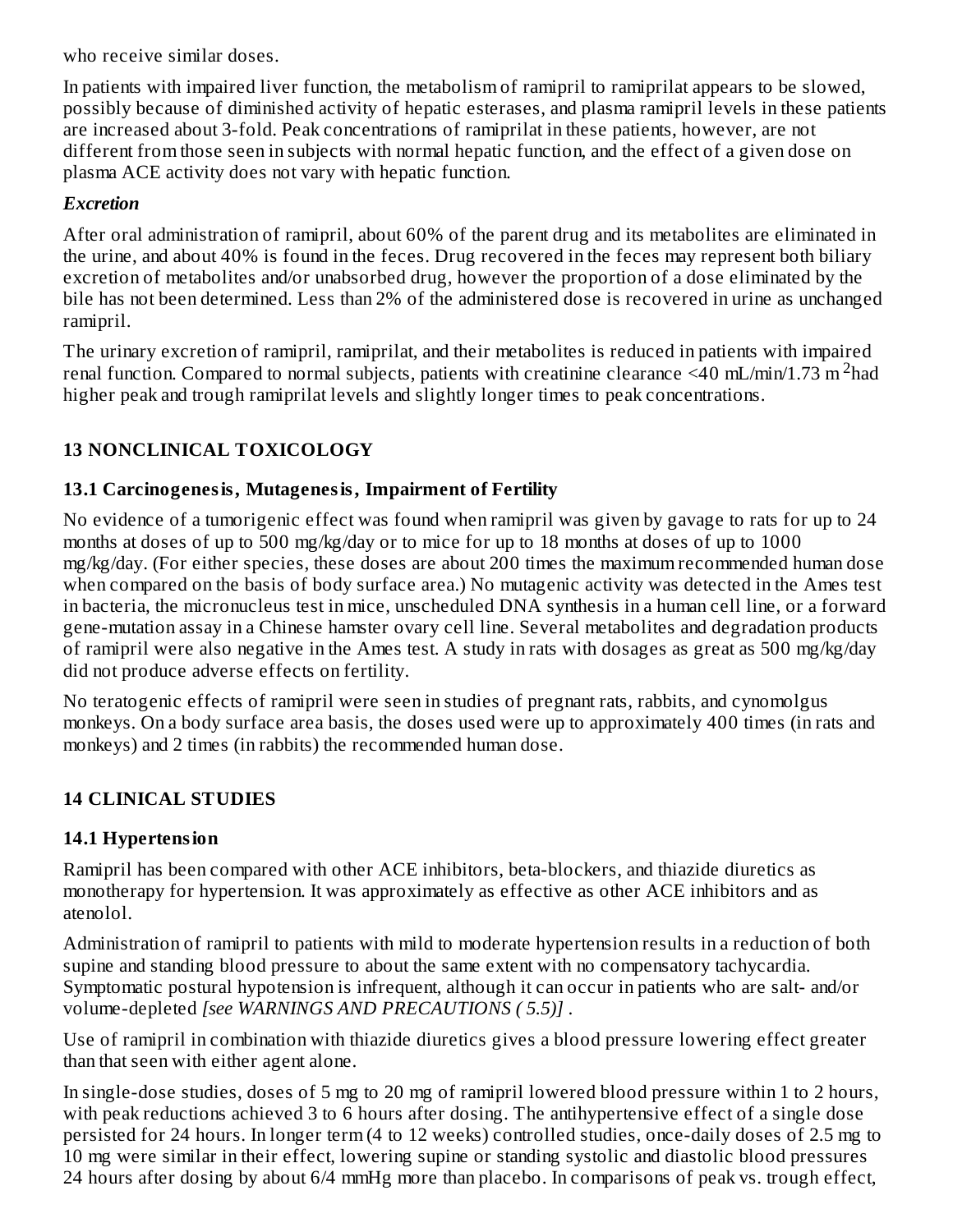the trough effect represented about 50 to 60% of the peak response. In a titration study comparing divided (bid) vs. qd treatment, the divided regimen was superior, indicating that for some patients, the antihypertensive effect with once-daily dosing is not adequately maintained.

In most trials, the antihypertensive effect of ramipril increased during the first several weeks of repeated measurements. The antihypertensive effect of ramipril has been shown to continue during long-term therapy for at least 2 years. Abrupt withdrawal of ramipril has not resulted in a rapid increase in blood pressure. Ramipril has been compared with other ACE inhibitors, beta-blockers, and thiazide diuretics. Ramipril was approximately as effective as other ACE inhibitors and as atenolol. In both Caucasians and Blacks, hydrochlorothiazide (25 or 50 mg) was significantly more effective than ramipril.

Ramipril was less effective in blacks than in Caucasians. The effectiveness of ramipril was not influenced by age, sex, or weight.

In a baseline controlled study of 10 patients with mild essential hypertension, blood pressure reduction was accompanied by a 15% increase in renal blood flow. In healthy volunteers, glomerular filtration rate was unchanged.

#### **14.3 Heart Failure Post-Myocardial Infarction**

Ramipril was studied in the AIRE trial. This was a multinational (mainly European) 161-center, 2006 patient, double-blind, randomized, parallel-group study comparing ramipril to placebo in stable patients, 2 to 9 days after an acute myocardial infarction, who had shown clinical signs of congestive heart failure at any time after the myocardial infarction. Patients in severe (NYHA class IV) heart failure, patients with unstable angina, patients with heart failure of congenital or valvular etiology, and patients with contraindications to ACE inhibitors were all excluded. The majority of patients had received thrombolytic therapy at the time of the index infarction, and the average time between infarction and initiation of treatment was 5 days.

Patients randomized to ramipril treatment were given an initial dose of 2.5 mg twice daily. If the initial regimen caused undue hypotension, the dose was reduced to 1.25 mg, but in either event doses were titrated upward (as tolerated) to a target regimen (achieved in 77% of patients randomized to ramipril) of 5 mg twice daily. Patients were then followed for an average of 15 months, with the range of follow-up between 6 and 46 months.

The use of ramipril was associated with a 27% reduction  $(p=0.002)$  in the risk of death from any cause; about 90% of the deaths that occurred were cardiovascular, mainly sudden death. The risks of progression to severe heart failure and of congestive heart failure-related hospitalization were also reduced, by 23% (p=0.017) and 26% (p=0.011), respectively. The benefits of ramipril therapy were seen in both genders, and they were not affected by the exact timing of the initiation of therapy, but older patients may have had a greater benefit than those under 65. The benefits were seen in patients on (and not on) various concomitant medications. At the time of randomization these included aspirin (about 80% of patients), diuretics (about 60%), organic nitrates (about 55%), beta-blockers (about 20%), calcium channel blockers (about 15%), and digoxin (about 12%).

## **16 HOW SUPPLIED/STORAGE AND HANDLING**

Ramipril capsules USP are available in 1.25 mg, 2.5 mg, 5 mg, and 10 mg hard gelatin capsules. Descriptions of Ramipril capsules USP are summarized below.

Ramipril capsules USP, 1.25 mg are: Size "4" capsules with yellow cap, imprinted with 'LUPIN' in black ink and yellow body imprinted with 'RAMIPRIL 1.25 mg' in black ink, containing white to offwhite powder.

NDC 68180-588-09 bottles of 90

NDC 68180-588-01 bottles of 100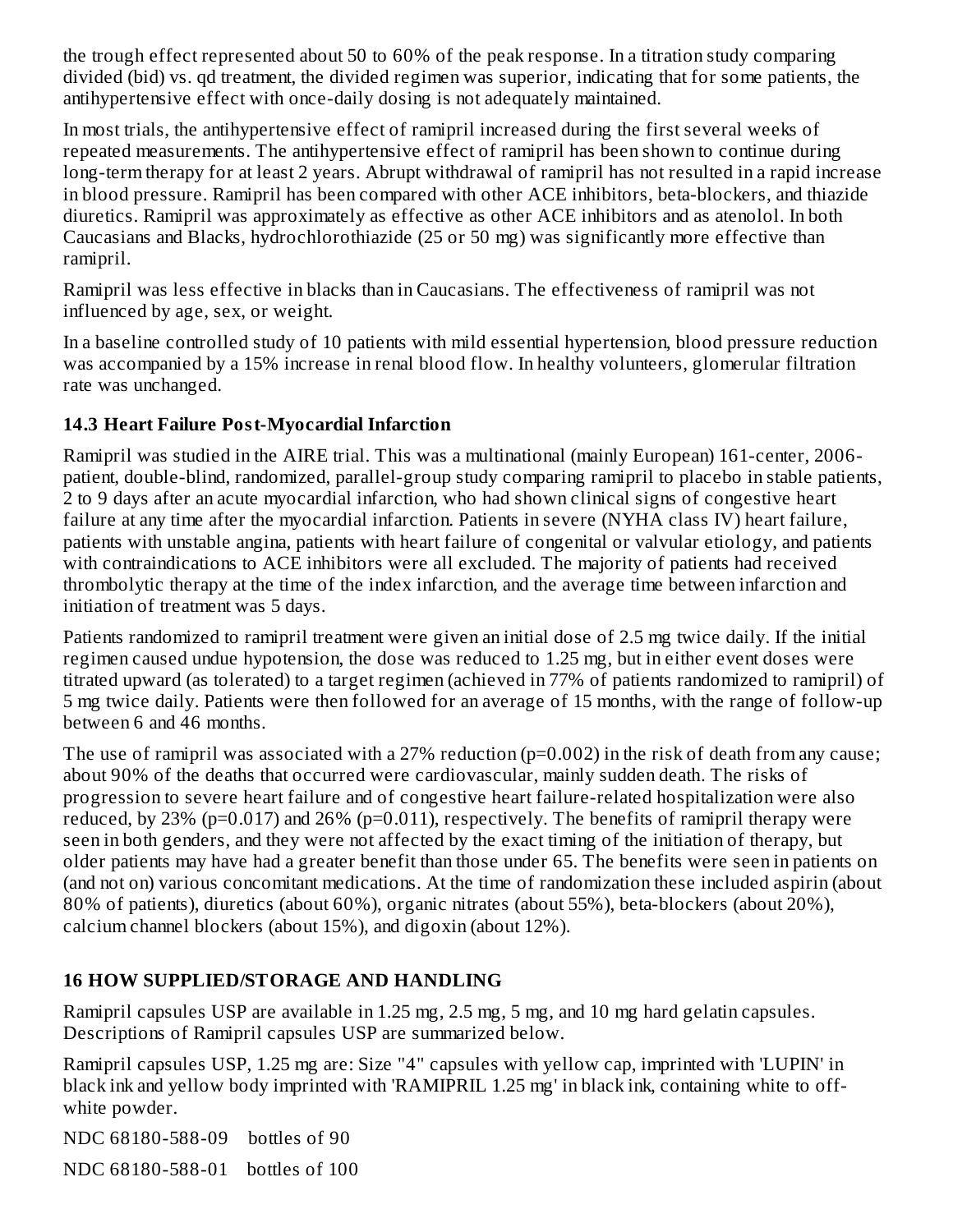NDC 68180-588-02 bottles of 500

Ramipril capsules USP, 2.5 mg are: Size "4" capsules with orange cap, imprinted with 'LUPIN' in black ink and orange body imprinted with 'RAMIPRIL 2.5 mg' in black ink, containing white to off-white powder.

NDC 68180-589-09 bottles of 90

NDC 68180-589-01 bottles of 100

NDC 68180-589-02 bottles of 500

Ramipril capsules USP, 5 mg are: Size "4" capsules with red cap, imprinted with 'LUPIN' in black ink and red body imprinted with 'RAMIPRIL 5 mg' in black ink, containing white to off-white powder.

NDC 68180-590-09 bottles of 90 NDC 68180-590-01 bottles of 100

NDC 68180-590-02 bottles of 500

Ramipril capsules USP, 10 mg are: Size "4" capsules with light blue cap, imprinted with 'LUPIN' in black ink and light blue body imprinted with 'RAMIPRIL 10 mg' in black ink, containing white to offwhite powder.

NDC 68180-591-09 bottles of 90

NDC 68180-591-01 bottles of 100

NDC 68180-591-02 bottles of 500

Dispense in light-resistant, tight container with child-resistant closure.

Store at 20° to 25°C (68° to 77°F) [See USP Controlled Room Temperature].

#### **17 PATIENT COUNSELING INFORMATION**

#### **Angioedema**

Angioedema, including laryngeal edema, can occur with treatment with ACE inhibitors, especially following the first dose. Advise patients to immediately report any signs or symptoms suggesting angioedema (swelling of face, eyes, lips, or tongue, or difficulty in breathing) and to temporarily discontinue drug until they have consulted with the prescribing physician.

#### **Neutropenia**

Advise patients to promptly report any indication of infection (e.g., sore throat, fever), which could be a sign of neutropenia.

#### **Symptomatic Hypotension**

Inform patients that light-headedness can occur, especially during the first days of therapy, and it should be reported. Advise patients to discontinue ramipril if syncope (fainting) occurs, and to follow up with their health care providers.

Inform patients that inadequate fluid intake or excessive perspiration, diarrhea, or vomiting while taking ramipril can lead to an excessive fall in blood pressure, with the same consequences of lightheadedness and possible syncope.

#### **Pregnancy**

Tell female patients of childbearing age about the consequences of exposure to ramipril during pregnancy. Discuss treatment options with women planning to become pregnant. Ask patients to report pregnancies to their physicians as soon as possible.

#### **Hyperkalemia**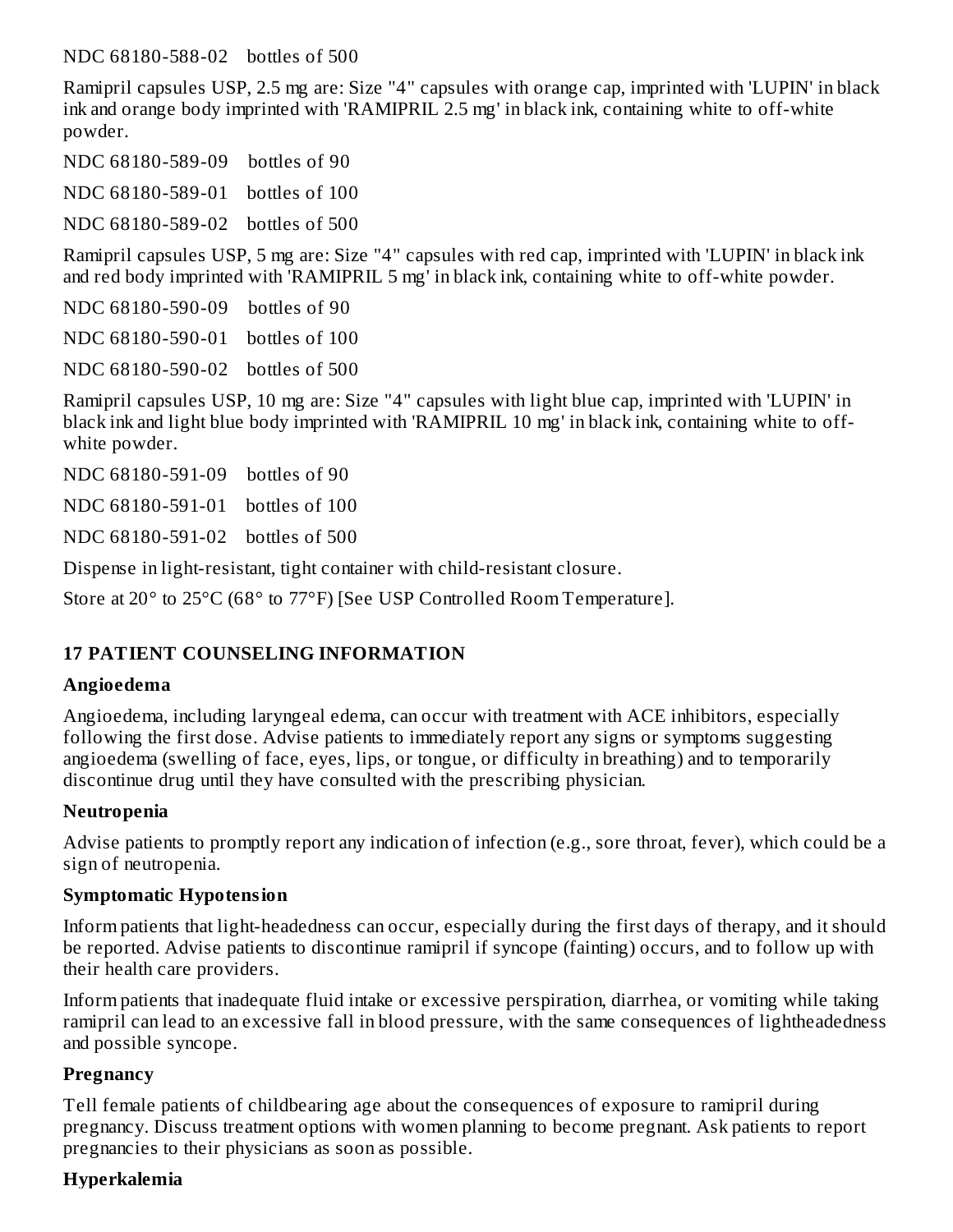Advise patients not to use salt substitutes containing potassium without consulting their physician. Manufactured for:

#### **Lupin Pharmaceuticals, Inc.**

Baltimore, Maryland 21202

United States

**Hyperkalemia**

#### **MADE IN INDIA**

Revised: July 2017 **ID#: 252123** 

#### **Principal Display Panel**

#### **NDC: 70934-496-30**

NDC: 70934-496-30 30 Capsules Rev 4 01/20 NDC: 70934-496-30 MFG: 68180-589-02 Ramipril Pharmaceuticals 鑁 Lot # 0000000000 Exp. Date: 0000000000 **Capsules, USP MANIFERSITION A** capsule contains 2.5 mg of rampri Ramipril Capsules, USP 2.5 mg 30 Capsules  $\begin{tabular}{|c|c|} \hline \textbf{Egat capsule contains 2.5 mg of ram} \\ \hline \textbf{Rgat capsule from 68180-589-02} \\ \hline \textbf{Rgat capsule from 68180-589-02} \\ \hline \textbf{0.00000000} \\ \textbf{0.000000000} \\ \textbf{0.000000000} \\ \textbf{Mnth Bendnetm, YY 12131 \\ \textbf{CTW 00370934489300} \\ \textbf{EW 0000000000000} \\ \textbf{EW 0$  $2.5<sub>mg</sub>$ NDC 70934-496-30 MFG: 68180-589-02 Lot # 0000000000 Exp Date 0000000000 **30 Capsules Rx Only** Ramipril Capsules, USP 2.5 mg Dosage: See package insert<br>Store at 20° - 25°C (68° - 77°F) (See<br>USP Controlled Room Temperature) 30 Capsules NDC 70934-496-30 MFG 68180-589-02 Lot # 0000000000 Exp.Date: 0000000000 Keep out of the reach of children<br>Store in original container Rampril Capsules, USP 2.5 mg 30 Capsules NDC 70934-496-30 MFG 68180-589-02 Lot # 0000000000 Exp.Date 0000000000 **NDC: 70934-410-30** Ramigini Capsules, USP 5mg LCN# 00 NDC: 70934-410-30 30 Capsules Rev. A 01/20 Each capsue contains 5 mg of rampin USP<br>Repackaged From 68180-590-02<br>Lupin Pharmaceuticals Inc. Lot<br>Repackaged By Northwind Pharmaceuticals 2<br>Repackaged By Northwind Pharmaceuticals 2<br>China to 0000000000000000000000000000 NDC 70934-410-30 Ramipril Lot # 0000000000 **Capsules, USP Martin Martin Martin Martin Martin Martin Martin Martin Martin Martin Martin Ma** Rampel Capsules, USP 5mg 30 Capsules 5<sub>mg</sub> NDC 70934-410-30  $Let$  # 00000000000 **30 Capsules Rx Only** Rampril Capsules, USP 5mg Dosage: See package insert<br>Store at 20° - 25°C (68° - 77°F) (See<br>USP Controlled Room Temperature) 30 Capsules NDC: 70934-410-30<br>Lot #: 0000000000 Keep out of the reach of children<br>Store in original container

LCN# 00



Rampril Capsules, USP 2.5 mg

#### **NDC: 70934-438-30**

| NDC: 70934-438-30                                                                                                                                                                                                                                    | 00<br>Rev. A 09/19 |
|------------------------------------------------------------------------------------------------------------------------------------------------------------------------------------------------------------------------------------------------------|--------------------|
| Ramipril                                                                                                                                                                                                                                             |                    |
|                                                                                                                                                                                                                                                      |                    |
| Capsules, USP<br>Mg<br>20 Capsules<br>Rx Only<br>Some See package insert<br>Subset at 20 <sup>-</sup> 25°C (69 <sup>-</sup> 77°F) (See<br>Slove of other and of children<br>Slove in original container<br>Store at 20" - 25"C (68" - 77"F) (See USP |                    |
|                                                                                                                                                                                                                                                      |                    |

| ampril Capsules, USP 10mg  |                                         |     |
|----------------------------|-----------------------------------------|-----|
|                            | 30 Capsules                             | Ħ   |
|                            | DC 70934-438-30 MFG: 68180-591-02       |     |
|                            | Exp Date: 0000000000                    | 五日光 |
| lampril Capsules, USP 10mg |                                         |     |
|                            | 30 Capsules                             |     |
|                            | DC 70934-438-30 MFG 68180-591-02        |     |
|                            | of # 00000000000 Exp.Date: 0000000000   |     |
| lampni Capsules, USP 10mg  |                                         |     |
|                            | 30 Capsules                             |     |
|                            | EC 70934-438-30 MFG 68180-591-02        |     |
|                            | of # 0000000000    Exp.Date: 0000000000 |     |
|                            |                                         |     |
| lampri Capsules, USP 10mg  |                                         | 晶   |
|                            | 30 Capsules                             |     |
|                            | DC 70934-438-30 MFG 68180-591-02        | 孟肃  |
|                            | of # 0000000000   Exp.Date: 0000000000  |     |
|                            |                                         |     |

PEEL HERE

PEEL HERE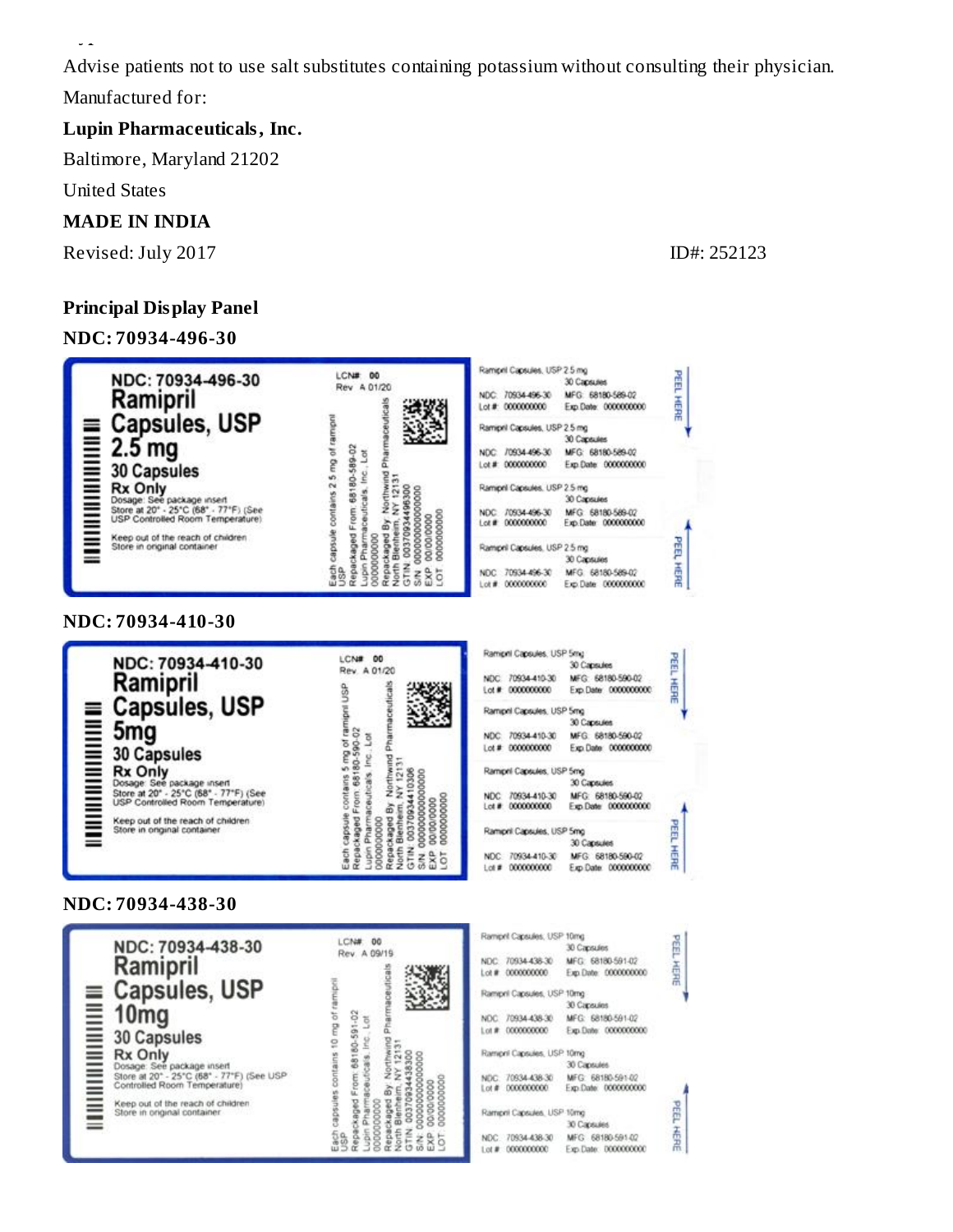| <b>RAMIPRIL</b><br>ramipril capsule                                                                                 |                                                                     |                                                 |                    |                             |                              |                              |  |
|---------------------------------------------------------------------------------------------------------------------|---------------------------------------------------------------------|-------------------------------------------------|--------------------|-----------------------------|------------------------------|------------------------------|--|
|                                                                                                                     |                                                                     |                                                 |                    |                             |                              |                              |  |
| <b>Product Information</b>                                                                                          |                                                                     |                                                 |                    |                             |                              |                              |  |
| Product Type                                                                                                        |                                                                     | HUMAN PRESCRIPTION DRUG                         | Item Code (Source) |                             |                              | NDC:70934-496(NDC:68180-589) |  |
|                                                                                                                     |                                                                     |                                                 |                    |                             |                              |                              |  |
| <b>Route of Administration</b>                                                                                      |                                                                     | ORAL                                            |                    |                             |                              |                              |  |
|                                                                                                                     |                                                                     |                                                 |                    |                             |                              |                              |  |
| <b>Active Ingredient/Active Moiety</b>                                                                              |                                                                     |                                                 |                    |                             |                              |                              |  |
|                                                                                                                     |                                                                     | <b>Ingredient Name</b>                          |                    |                             | <b>Basis of Strength</b>     | <b>Strength</b>              |  |
| RAMIPRIL (UNII: L35JN3I7SJ) (RAMIPRILAT - UNII:6N5U4QFC3G)                                                          |                                                                     |                                                 |                    | <b>RAMIPRIL</b>             |                              | 2.5 <sub>mg</sub>            |  |
|                                                                                                                     |                                                                     |                                                 |                    |                             |                              |                              |  |
|                                                                                                                     |                                                                     |                                                 |                    |                             |                              |                              |  |
| <b>Inactive Ingredients</b>                                                                                         |                                                                     |                                                 |                    |                             |                              |                              |  |
|                                                                                                                     |                                                                     | <b>Ingredient Name</b>                          |                    |                             |                              | Strength                     |  |
| D&C YELLOW NO. 10 (UNII: 35SW5USQ3G)                                                                                |                                                                     |                                                 |                    |                             |                              |                              |  |
| FD&C RED NO. 40 (UNII: WZB9127XOA)                                                                                  |                                                                     |                                                 |                    |                             |                              |                              |  |
| GELATIN (UNII: 2G86QN327L)                                                                                          |                                                                     |                                                 |                    |                             |                              |                              |  |
| MEGLUMINE (UNII: 6 HG8 UB2MUY)                                                                                      |                                                                     |                                                 |                    |                             |                              |                              |  |
| STARCH, CORN (UNII: O8232NY3SJ)                                                                                     |                                                                     |                                                 |                    |                             |                              |                              |  |
| TITANIUM DIO XIDE (UNII: 15FIX9 V2JP)                                                                               |                                                                     |                                                 |                    |                             |                              |                              |  |
|                                                                                                                     |                                                                     |                                                 |                    |                             |                              |                              |  |
|                                                                                                                     |                                                                     |                                                 |                    |                             |                              |                              |  |
| <b>Product Characteristics</b>                                                                                      |                                                                     |                                                 |                    |                             |                              |                              |  |
| Color                                                                                                               | orange                                                              | <b>Score</b><br>no score                        |                    |                             |                              |                              |  |
| <b>Shape</b>                                                                                                        | <b>CAPSULE</b>                                                      | <b>Size</b>                                     | 14mm               |                             |                              |                              |  |
| <b>Flavor</b>                                                                                                       |                                                                     | LUPIN;RAMIPRIL;2;5;mg<br><b>Imprint Code</b>    |                    |                             |                              |                              |  |
| <b>Contains</b>                                                                                                     |                                                                     |                                                 |                    |                             |                              |                              |  |
|                                                                                                                     |                                                                     |                                                 |                    |                             |                              |                              |  |
|                                                                                                                     |                                                                     |                                                 |                    |                             |                              |                              |  |
| Packaging                                                                                                           |                                                                     |                                                 |                    |                             |                              |                              |  |
| $\#$<br><b>Item Code</b>                                                                                            | <b>Marketing Start</b><br><b>Package Description</b><br><b>Date</b> |                                                 |                    |                             | <b>Marketing End</b><br>Date |                              |  |
| NDC:70934-496-<br>30 in 1 BOTTLE, PLASTIC; Type 0: Not a Combination<br>$\mathbf{1}$<br>01/10/2020<br>30<br>Product |                                                                     |                                                 |                    |                             |                              |                              |  |
|                                                                                                                     |                                                                     |                                                 |                    |                             |                              |                              |  |
| <b>Marketing Information</b>                                                                                        |                                                                     |                                                 |                    |                             |                              |                              |  |
| <b>Marketing Category</b>                                                                                           |                                                                     | <b>Application Number or Monograph Citation</b> |                    | <b>Marketing Start Date</b> |                              | <b>Marketing End Date</b>    |  |
| <b>ANDA</b>                                                                                                         | ANDA077626                                                          |                                                 | 01/10/2020         |                             |                              |                              |  |
|                                                                                                                     |                                                                     |                                                 |                    |                             |                              |                              |  |
|                                                                                                                     |                                                                     |                                                 |                    |                             |                              |                              |  |

# **RAMIPRIL**

ramipril capsule

**Product Information**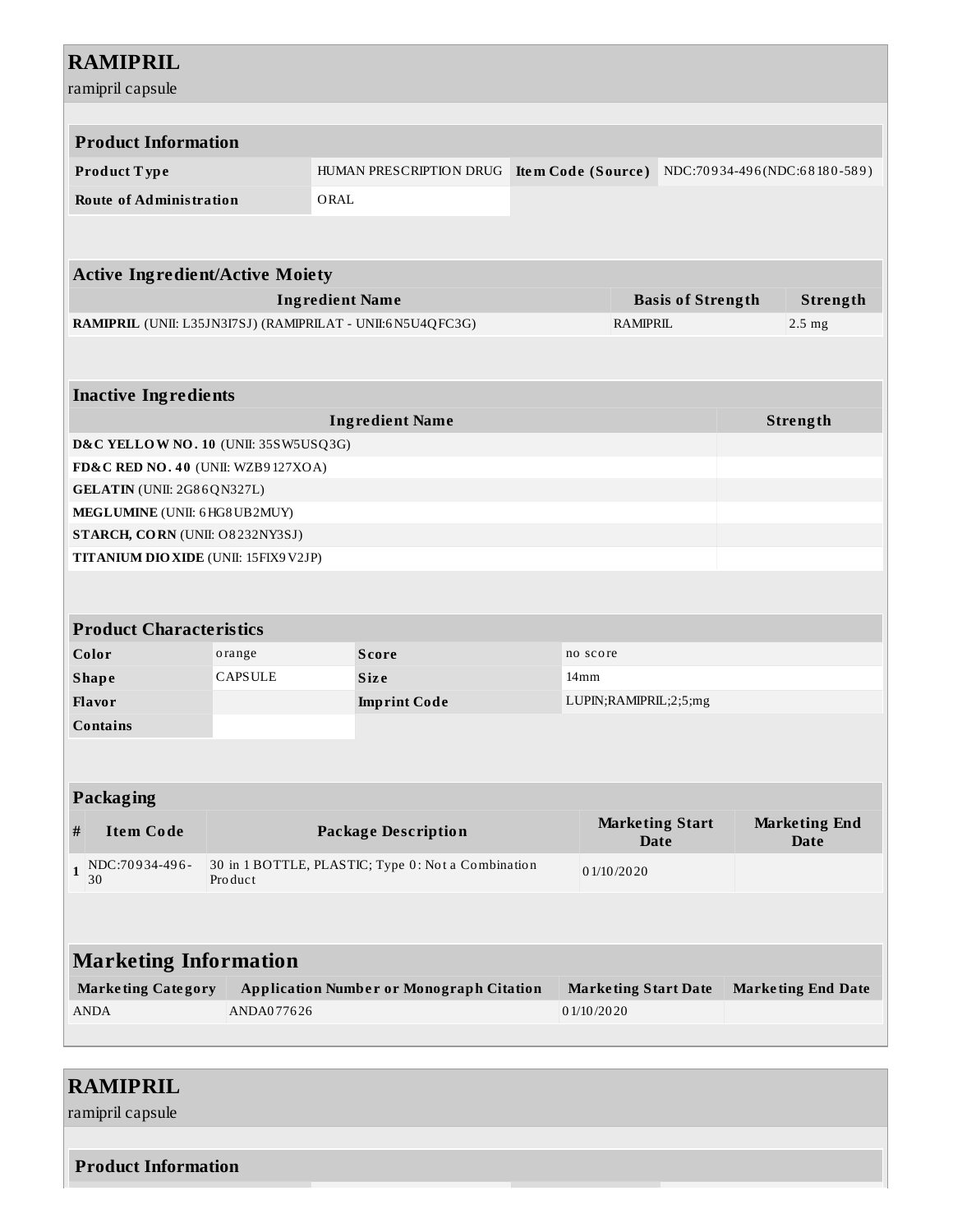| Product Type                           |                | HUMAN PRESCRIPTION DRUG                                    | Item Code (Source) |                             | NDC:70934-410(NDC:68180-590) |
|----------------------------------------|----------------|------------------------------------------------------------|--------------------|-----------------------------|------------------------------|
| <b>Route of Administration</b>         |                | ORAL                                                       |                    |                             |                              |
|                                        |                |                                                            |                    |                             |                              |
|                                        |                |                                                            |                    |                             |                              |
| <b>Active Ingredient/Active Moiety</b> |                |                                                            |                    |                             |                              |
|                                        |                | <b>Ingredient Name</b>                                     |                    | <b>Basis of Strength</b>    | Strength                     |
|                                        |                | RAMIPRIL (UNII: L35JN3I7SJ) (RAMIPRILAT - UNII:6N5U4QFC3G) |                    | <b>RAMIPRIL</b>             | 5 mg                         |
|                                        |                |                                                            |                    |                             |                              |
|                                        |                |                                                            |                    |                             |                              |
| <b>Inactive Ingredients</b>            |                |                                                            |                    |                             |                              |
|                                        |                | <b>Ingredient Name</b>                                     |                    |                             | Strength                     |
| FD&C BLUE NO. 1 (UNII: H3R47K3TBD)     |                |                                                            |                    |                             |                              |
| FD&C RED NO. 40 (UNII: WZB9127XOA)     |                |                                                            |                    |                             |                              |
| GELATIN (UNII: 2G86QN327L)             |                |                                                            |                    |                             |                              |
| MEGLUMINE (UNII: 6HG8UB2MUY)           |                |                                                            |                    |                             |                              |
| STARCH, CORN (UNII: O8232NY3SJ)        |                |                                                            |                    |                             |                              |
| TITANIUM DIO XIDE (UNII: 15FIX9 V2JP)  |                |                                                            |                    |                             |                              |
|                                        |                |                                                            |                    |                             |                              |
| <b>Product Characteristics</b>         |                |                                                            |                    |                             |                              |
| Color                                  | red            | <b>Score</b>                                               | no score           |                             |                              |
| <b>Shape</b>                           | <b>CAPSULE</b> | <b>Size</b>                                                | 14mm               |                             |                              |
| Flavor                                 |                | <b>Imprint Code</b>                                        |                    | LUPIN;RAMIPRIL;5;mg         |                              |
| <b>Contains</b>                        |                |                                                            |                    |                             |                              |
|                                        |                |                                                            |                    |                             |                              |
|                                        |                |                                                            |                    |                             |                              |
| Packaging                              |                |                                                            |                    |                             |                              |
|                                        |                |                                                            |                    | <b>Marketing Start</b>      | <b>Marketing End</b>         |
| <b>Item Code</b><br>#                  |                | <b>Package Description</b>                                 |                    | <b>Date</b>                 | Date                         |
| $1$ NDC:70934-410-                     |                | 30 in 1 BOTTLE, PLASTIC; Type 0: Not a Combination         | 01/16/2020         |                             |                              |
| 30                                     | Product        |                                                            |                    |                             |                              |
|                                        |                |                                                            |                    |                             |                              |
|                                        |                |                                                            |                    |                             |                              |
| <b>Marketing Information</b>           |                |                                                            |                    |                             |                              |
| <b>Marketing Category</b>              |                | <b>Application Number or Monograph Citation</b>            |                    | <b>Marketing Start Date</b> | <b>Marketing End Date</b>    |
| <b>ANDA</b>                            | ANDA077626     |                                                            | 01/16/2020         |                             |                              |
|                                        |                |                                                            |                    |                             |                              |
|                                        |                |                                                            |                    |                             |                              |
| <b>RAMIPRIL</b>                        |                |                                                            |                    |                             |                              |
| ramipril capsule                       |                |                                                            |                    |                             |                              |
|                                        |                |                                                            |                    |                             |                              |
|                                        |                |                                                            |                    |                             |                              |
| <b>Product Information</b>             |                |                                                            |                    |                             |                              |
|                                        |                | HUMAN PRESCRIPTION DRUG                                    |                    |                             |                              |
| Product Type                           |                |                                                            | Item Code (Source) |                             | NDC:70934-438(NDC:68180-591) |
| <b>Route of Administration</b>         |                | ORAL                                                       |                    |                             |                              |
|                                        |                |                                                            |                    |                             |                              |
| <b>Active Ingredient/Active Moiety</b> |                |                                                            |                    |                             |                              |